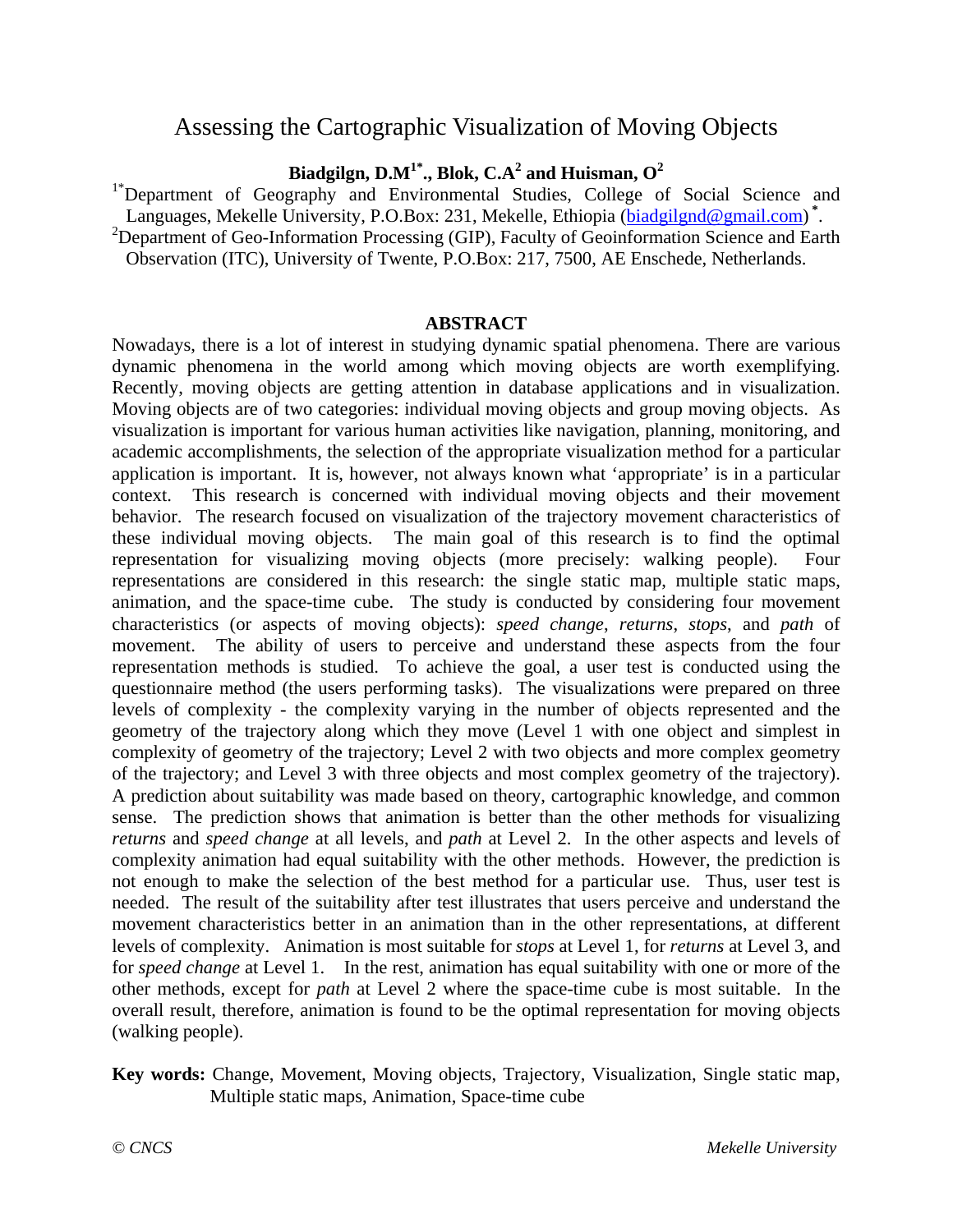## **1. INTRODUCTION**

Visualization through graphic representations has been an effective way to communicate with both abstract and concrete ideas. Its application is expanding in many disciplines, for example, in cartography, engineering and medicine. The use of graphics makes communication and analysis easy. In a geo-visualization environment, graphics (like maps) help to visually understand relationships, patterns, trends, and movements in a number of ways, for instance using multiple representations without constraints (Kraak and Ormeling 2003). The representation of spatiotemporal phenomena in graphic visualization consists of three important components: time, space, and attribute. Time is receiving increasing attention in geo-visualization environments; without it the study of spatiotemporal process, changes or events cannot be successful (Kraak and Ormeling 2003). The most commonly used spatiotemporal visualization techniques are static maps (single and multiple), animated maps and the space-time cube (STC).

The use of static maps is one of the earliest applications of geo-visualization. In single static maps, graphic variables (position, form, orientation, color, size, etc) are used to indicate changes in time or represent an event at a certain time moment. In the temporal representations perspective, small multiples display a set of maps, each for different events in time and change therefore, is depicted in successive snapshots (Slocum 1999). In small multiples, the temporal sequence is represented by a spatial sequence for the user to perceive the variation in time (Kraak and Ormeling 2003; de By et al. 2004). Computer animations have become important tools in the cartographic application in recent times. Animations are all about changes (in locations, attributes and/or time) (Kraak 1999). They show relationships and correlations between geographic phenomena and time (Karl 1992; Ogao 2002). Animations are conceived to be important, e.g. in monitoring activities, in account of detection of change and perception of spatiotemporal patterns and trends of the represented dynamic object (Blok 2005). An important concept in Time-Geography is also the space-time cube where space is represented along the x and y axis and time is represented along the z axis (Kraak and Koussoulakou 2004). It is a 3D representation of movement, or paths where the user can visualize changes, durations, and other aspects of paths in time of, for example, people, cars, or animals. The classical space-time cube studies deal with the behavior of humans considering certain activities of individuals like following a path through space and time (Xia and Kraak 2005). Kraak and Koussoulakou (2004)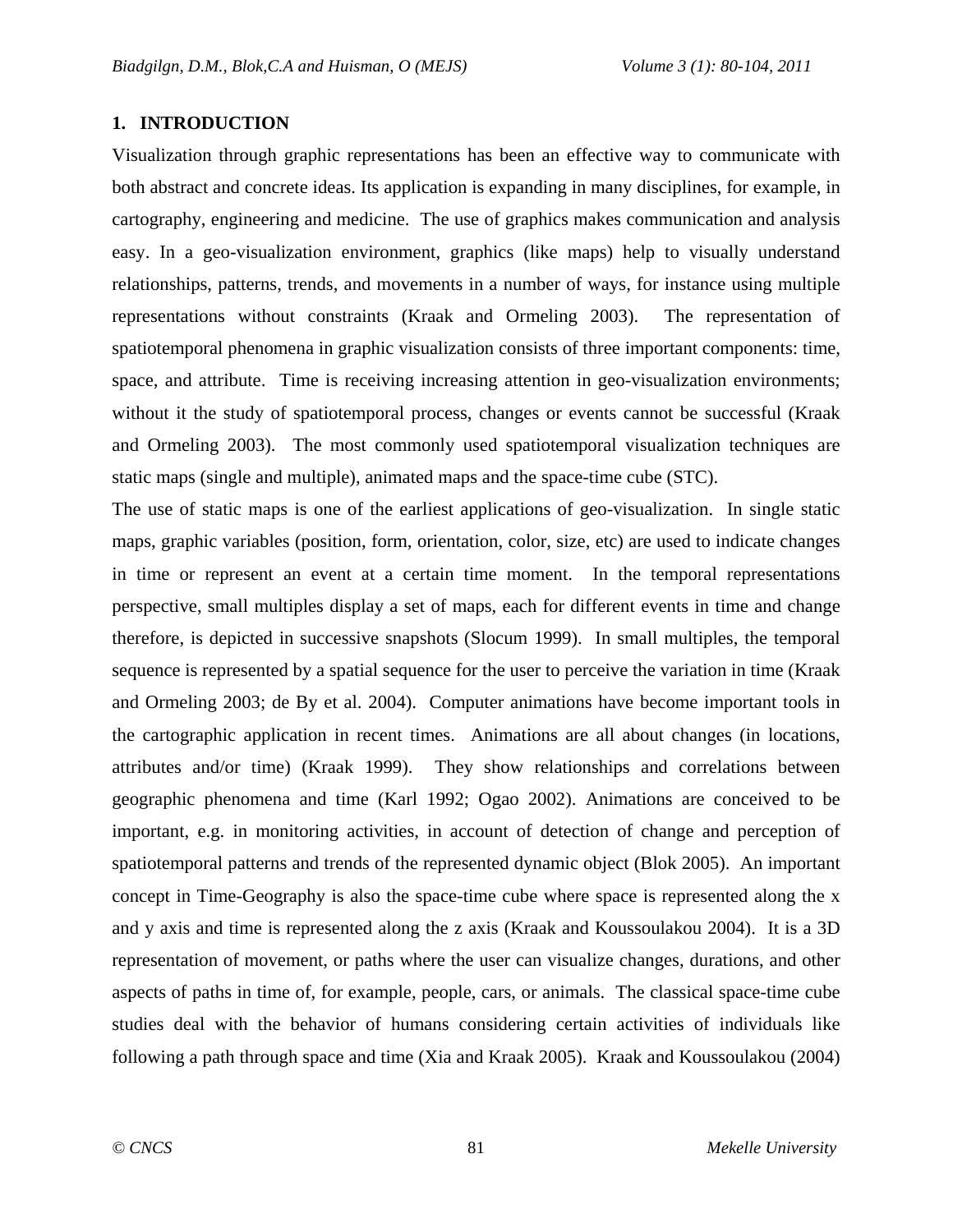stated that a better exploration and understanding of temporal events in the geo-world requires the integration of geo-visualization with the space-time cube.

As regards the relative effectiveness of representation of spatiotemporal geographic objects and acquiring knowledge about these objects from static maps, animation, and the space-time cube, experts have significantly different views. Blok (2005), among others, has raised a question as to whether animations are effective media for visualization. Some argued that animated maps might be better than static maps and others contended to the contrary based on the use of context. Cartographic animations show process directly and static maps hardly show dynamic aspects of reality (Karl, 1992). To show changes in time and space, multiple still images can be placed on a page but they may become too small and consequently, difficult to compare (Dorling and Openshaw 1994). Dorling and Openshaw (1994) deducted that changes and patterns can be shown on a page in a sequence of static maps on condition that the dynamic information is extremely simple. Temporal animation has fascinating advantages over temporal static maps (series) particularly in depicting real world process and trends, and in explaining spatial relationship (Kraak and Ormeling 2003).

On the other hand, Tversky (2002) contended that the recently undertaken experiments failed to show the effectiveness of animations over static maps for learning on the reason that animations lack equivalent and comparable contents. They also mentioned that complexity of the content in (non-interactive) animations challenges comprehension. According to Kim and Yoon (2007), animations are not more effective than equivalent static graphics in learning for low cognition (comprehension) related learners. Fabrikant (2005) mentioned that experimental researches in many fields have shown that static graphics facilitate comprehension and communication of complex phenomena.

Moreover, earlier geo-visualization studies (Kraak, 2003; Kristensson, et al, 2007; Weghe, 2004)) explained that the space-time cube representation is powerful in revealing complex spatiotemporal patterns of moving objects, for the fact that time and spatial information are displayed simultaneously. Kraak (2003) explained that the space-time cube is most suitable for the display and analysis of paths of phenomena where time is represented in the third dimension. It can also be applicable for real time monitoring, for example, running races. Kristensson et al (2007), however, argued that the actual usefulness of the space-time cube representation in revealing complex spatiotemporal patterns has not been empirically validated. They further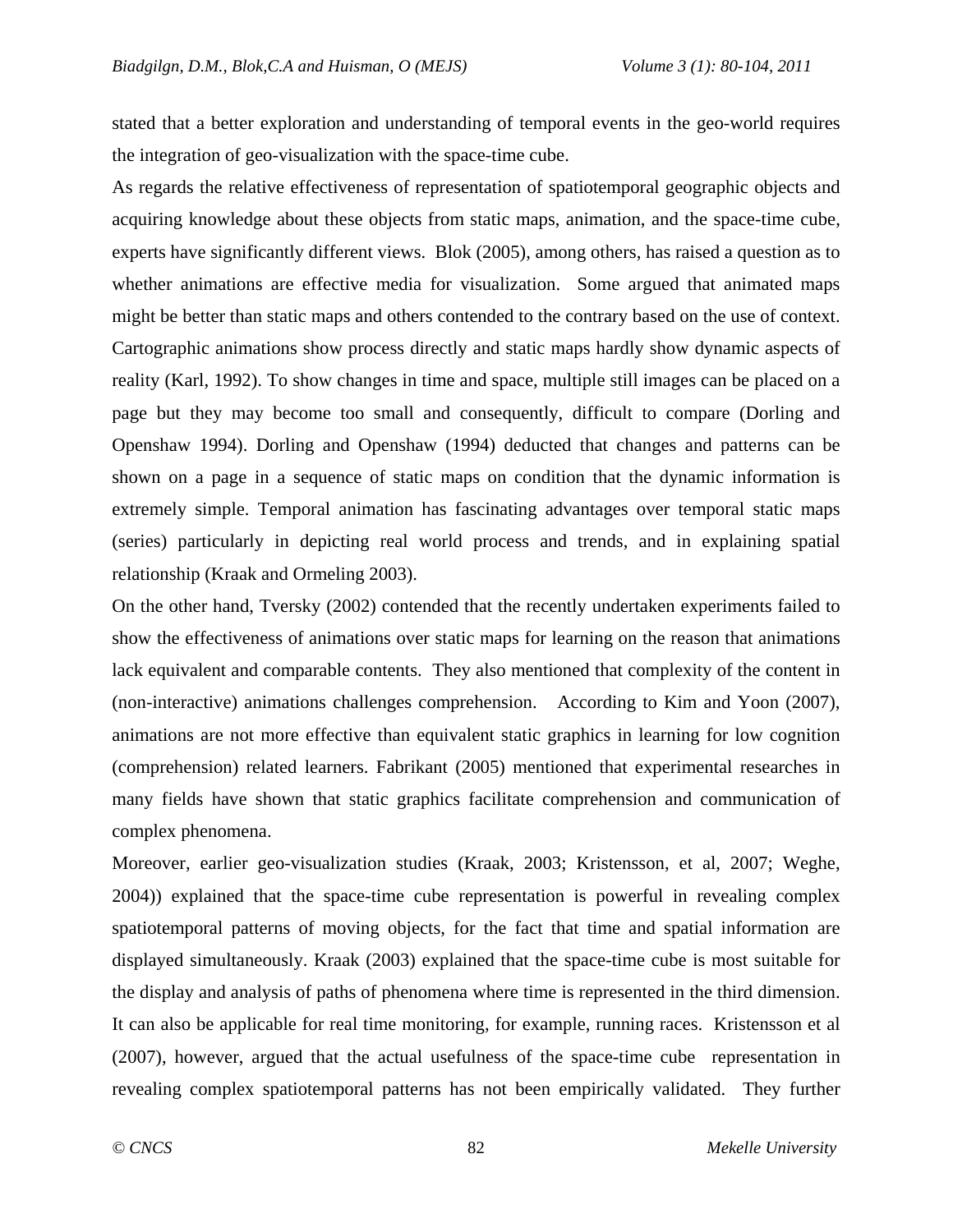asserted in their investigation by comparing the space-time cube and baseline 2D representations that the space-time cube is at least worth further investigation, for example by varying data density (complexity), choice of maps, domains or level of expertise.

There are significant researches done on static maps and animations and few on the Space-Time Cube that discuss on their effectiveness in representing dynamic phenomena in various fields (Tversky, Morrison et al. 2002; Blok, 2005; Fabrikant, 2005; Fabrikant and Goldsberry, 2005; Opach, 2007). However, there are contradictions and doubts as to the suitability of static maps, animations, and/or the space-time cube in terms of understanding, communication, and geographic knowledge acquisition. Evaluation of static maps, animations, and/or the space-time cube could best be carried out based on the purpose, user tasks, and characteristics of the data. The possibility of *extracting relevant information* and *discovering geospatial knowledge* can be important measures of effectiveness (Blok, 2005). The degree users detect and comprehend change, understand spatiotemporal patterns, identify important geospatial objects and their attributes explain the effectiveness of cartographic representations. The problem is that there is hardly clearly established knowledge (but many doubts and questions) as to whether static maps, animation, and/or the space-time cube is/are optimal in the visualization of dynamic phenomena. To fill this gap of knowledge (Kumar, 2005), some researchers come up with results that make animations superior to the other cartographic representations, while there are arguments otherwise as well. The question addressed here is which representation (single static map, multiple static maps, animation, and/or the space-time cube) can be considered optimal in the visualization of moving objects?

These issues form the prime impetus for this research. This research aims at narrowing the gap in knowledge by representing moving objects in single static map, animation, and the space-time cube to find which method is optimal for moving objects (with an application involving walking people). The research is conducted at different levels of complexity (in terms of number of objects and the geometry of the trajectory) of the objects represented. Speed change, returns, stops and path of movement are subject for investigation. The ability of the users to perceive and understand these aspects from different levels of complexity is the consideration on which the assessment is undertaken. It will be of assistance, in addition to determining the optimal representation method, in terms of illustrating the influence of the level of complexity in the visualization of moving objects.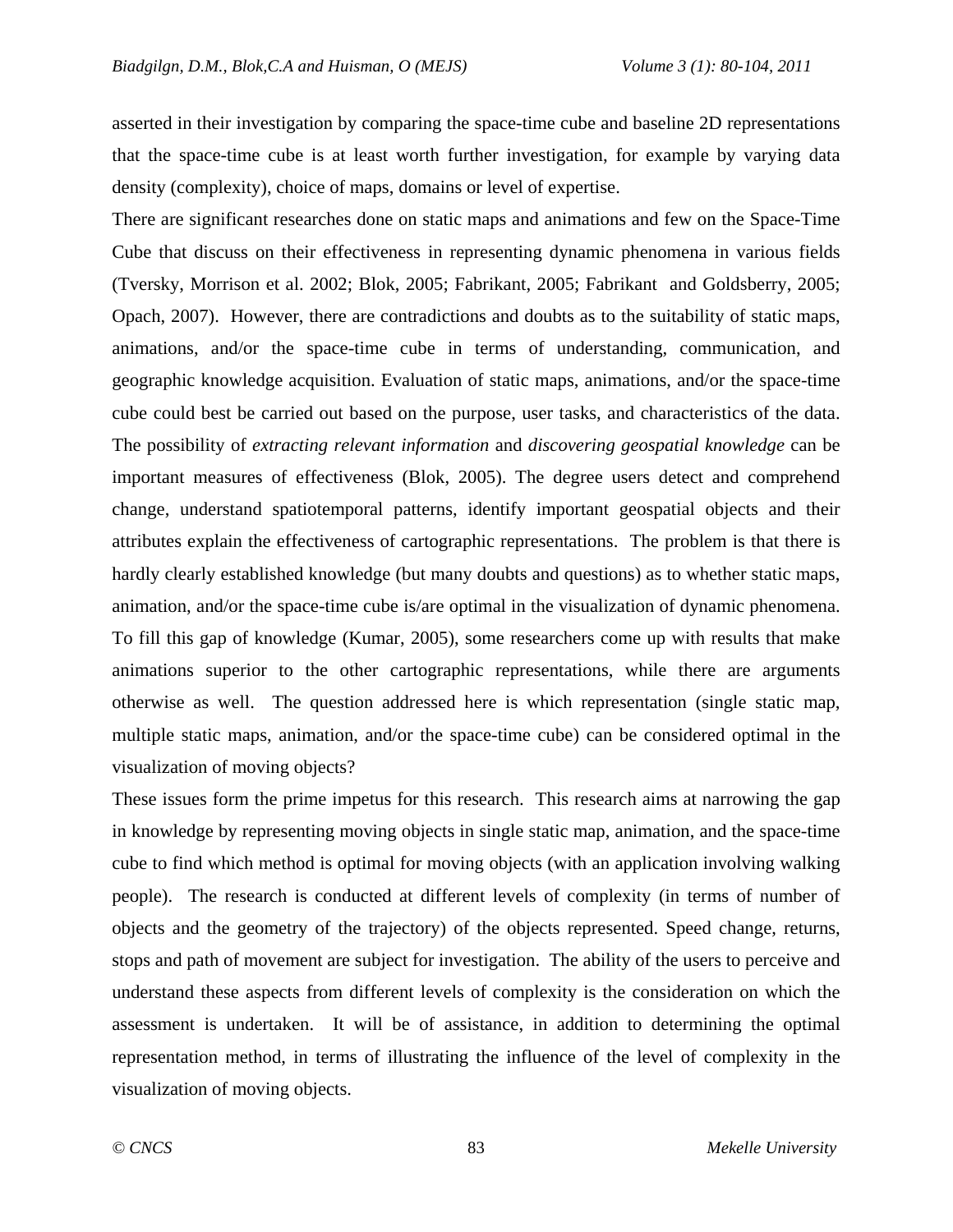## **2. MATERIALS AND METHOD**

#### **2.1 Design and Implementation**

The investigation of the suitability of visualizations to represent moving objects demands a clear and explainable methodological structure. Their movement characteristics are determined from literature (Andrienko and Andrienko, 2007; Blok, 2005; Meratnia and de By, 2004). The design is undertaken in such a way that makes clear (as much as possible) the movement characteristics of the objects (walking people). The representations are designed without interactive interface, but a minimum interactive environment is given to animation and the video version of the spacetime cube (the video version of the space-time cube enables the observers to see in different views). Data are prepared fictitiously. They are prepared in such a way that they would maintain the movement characteristics determined to be represented and suit the design of the representations.

## **2.2 How the Visualizations Work**

All the representations are designed to have three levels of complexity, using the datasets of level one, level two and level three, prepared with one object, two objects and four objects respectively. The level of complexity not only varies with the number of objects represented, but also with the geometry of the trajectory along which the objects move. Even though the same data are used for all the representations, the representation of aspects such as speed changes, or returns might not be the same. For example, it is difficult to represent stops in single static maps. For distinguishing between the moving objects, they are given different colors. At the first level of complexity, where there is only one object, it is given a green color. At the second level of complexity, the two objects are colored red and blue, and at the third level of complexity, the four objects are colored red, blue, green, and yellow. Red, blue, and green are used repeatedly because they are easy to distinguish them on the grey background. . To exploit the potential of the representations in depicting spatio-temporal behaviors of moving objects, every possibility is attempted. For example, animation is accompanied by growing path; and the space-time cube is prepared with foot prints, grids for space and time indication, and it is also provided to users as a video to enable the users to see different views.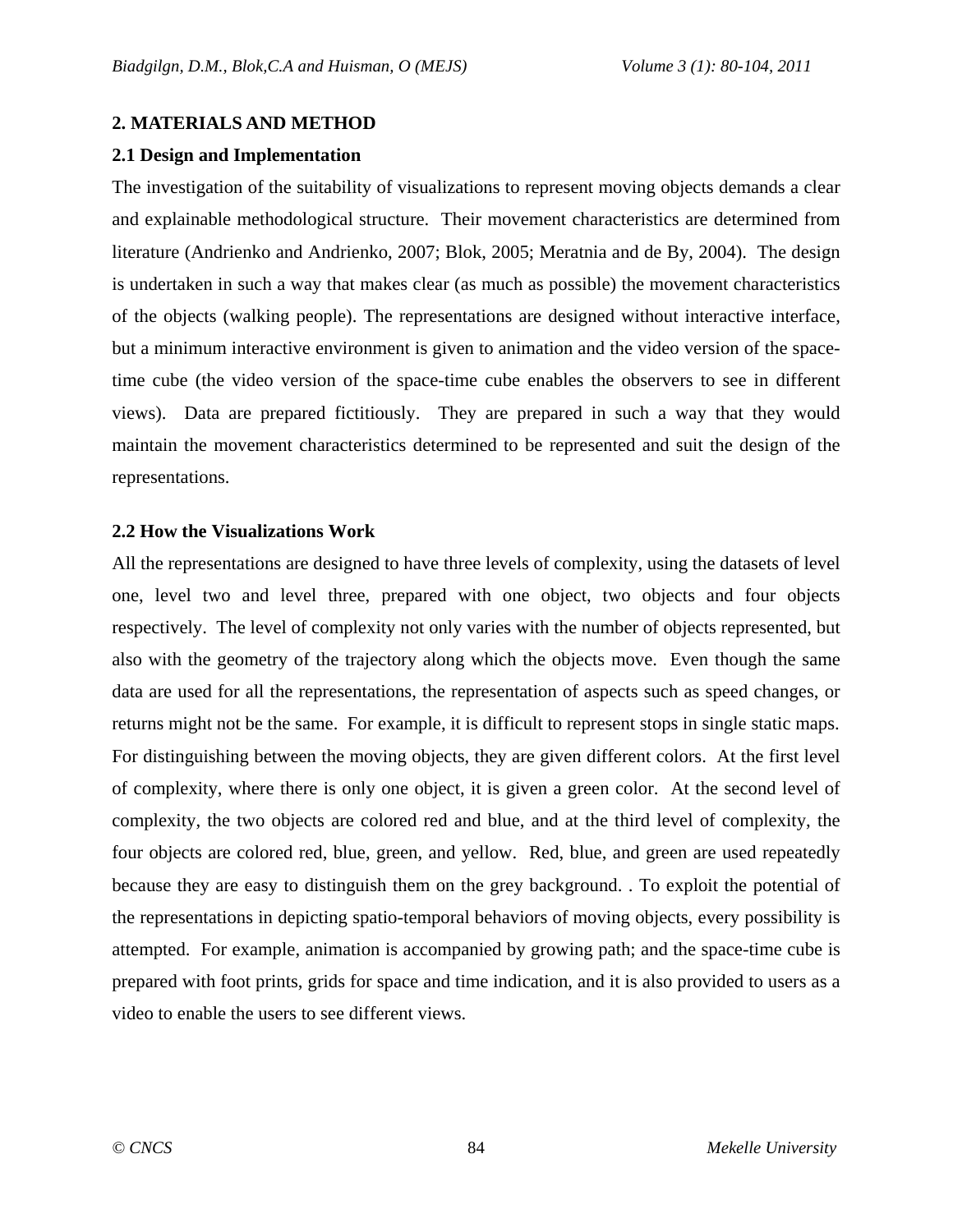# **2.3 Test and Analysis**

In this phase, a user test is conducted to evaluate the suitability of static maps, animation, and the space-time cube in different levels of complexity. The users were kept in controlled room where they were provided with the representations. To fill their perception, understanding and acquisition of spatial knowledge, questionnaires were provided.

# **2.4 The Representations**

# *2.4.1 Single Static Maps*

In the single static maps, the three aspects (speed change, return, and path) were represented in the three levels of complexity (see Figures 2, 3 and 4). The paths of the movement of each object are displayed by line symbols so that the routes of movement can be easily depicted. To represent speed change, point symbols are used along the path at regular intervals. This will help visualize speed change from the distance travelled in that time interval. In order to reduce confusion, different symbols are used for 'start', 'return' and 'end' (see the legend in Figure 1). For each object, the start time is given to show, for example, which object arrives first at a certain location.

| Legend |                                              |
|--------|----------------------------------------------|
|        | Route of the movement (in different colours) |
| ೩      | Start                                        |
|        | Location and direction of movement           |
| بز ہ   | Return                                       |
|        | End                                          |
| ST     | Start Time                                   |

Figure 1 Legends used in static maps.



Figure 2. The first level of complexity for the single static maps with one moving object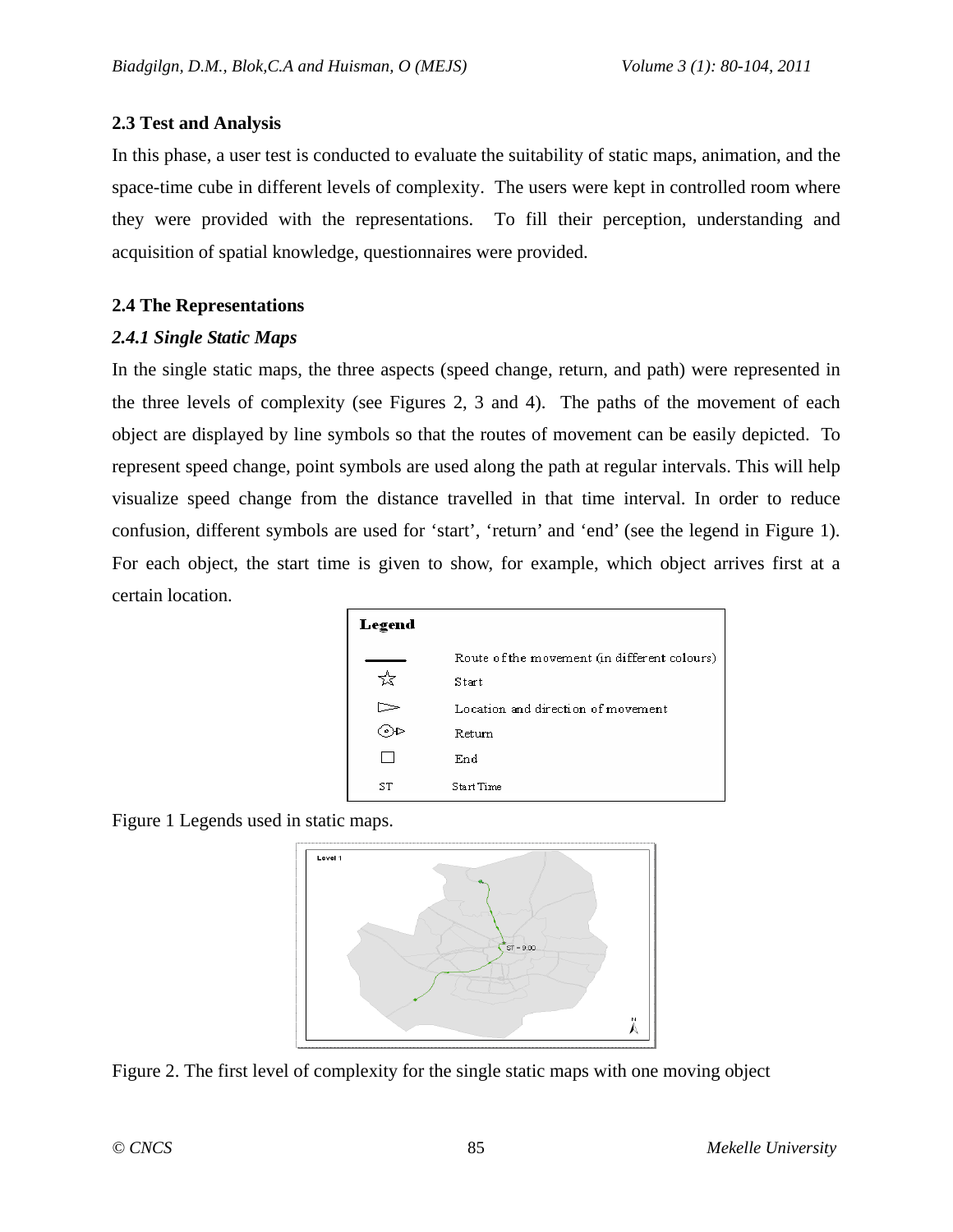

Figure 3. The second level of complexity for the single static maps with two moving objects



Figure 4. The third level of complexity for the single static maps with four moving objects

# *2.4.2 Multiple Static Maps*

For the multiple static maps, the start and end symbol together with the symbols for location and direction are used. The loop symbol for return is not used because return can be visualized from the previous snapshot. The start time is also given on the first snapshot. In multiple static maps, all the aspects are represented at three levels of complexity (See Figures 5, 6 and 7). Speed change can be visualized by distance travelled between two snapshots and by comparing with the previous map (similar to the single static maps). Returns can be visualized by the location of the object and the direction indicated by the triangle. Stops can be represented by the location of the object on the same location in more than one snapshot. The trajectories of movement grow from the start up to the end. So on the last snapshot, the total path travelled is displayed.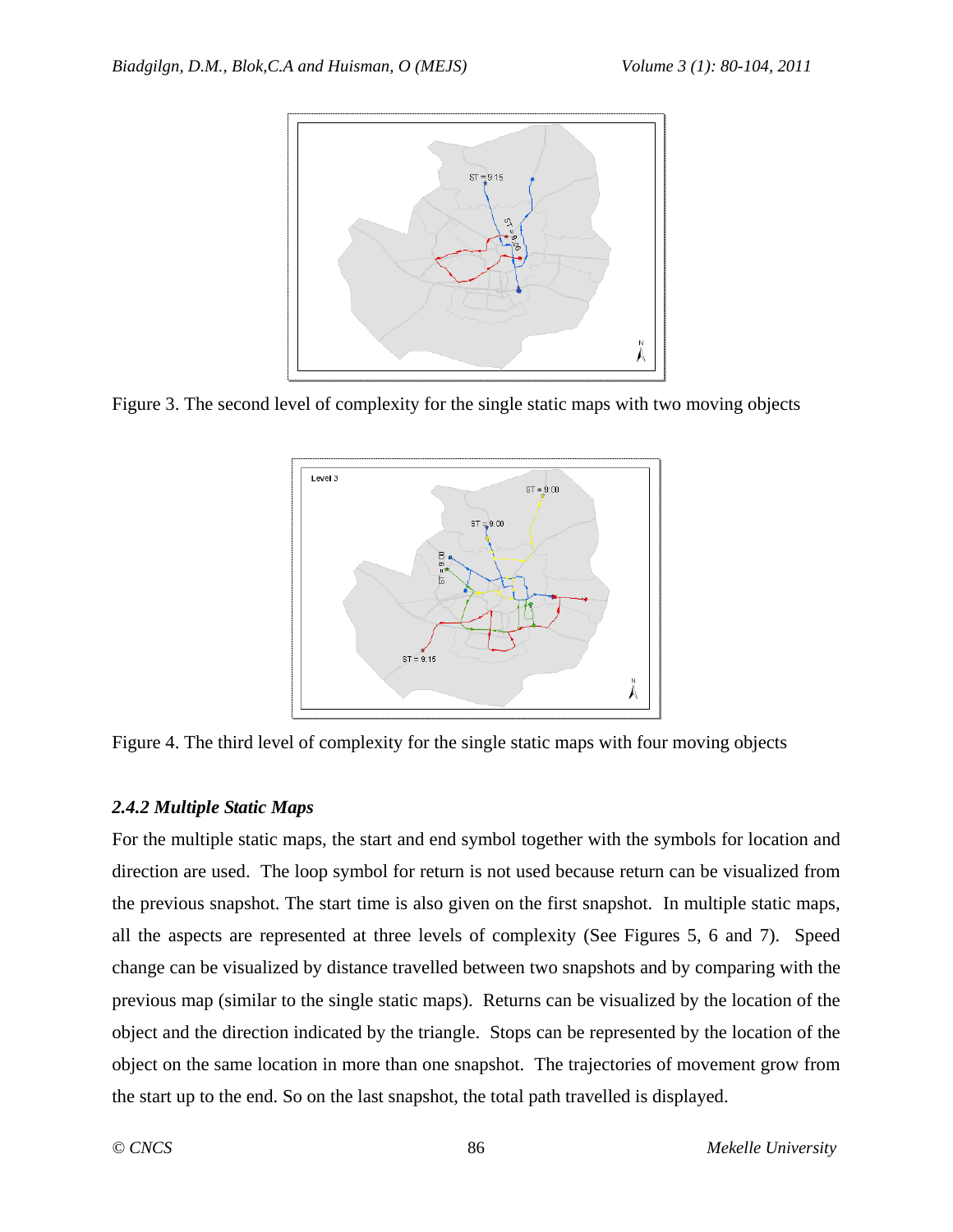

Figure 5. The first level of complexity for the multiple static maps with one moving object



Figure 6. The second level of complexity for the multiple static maps with two moving objects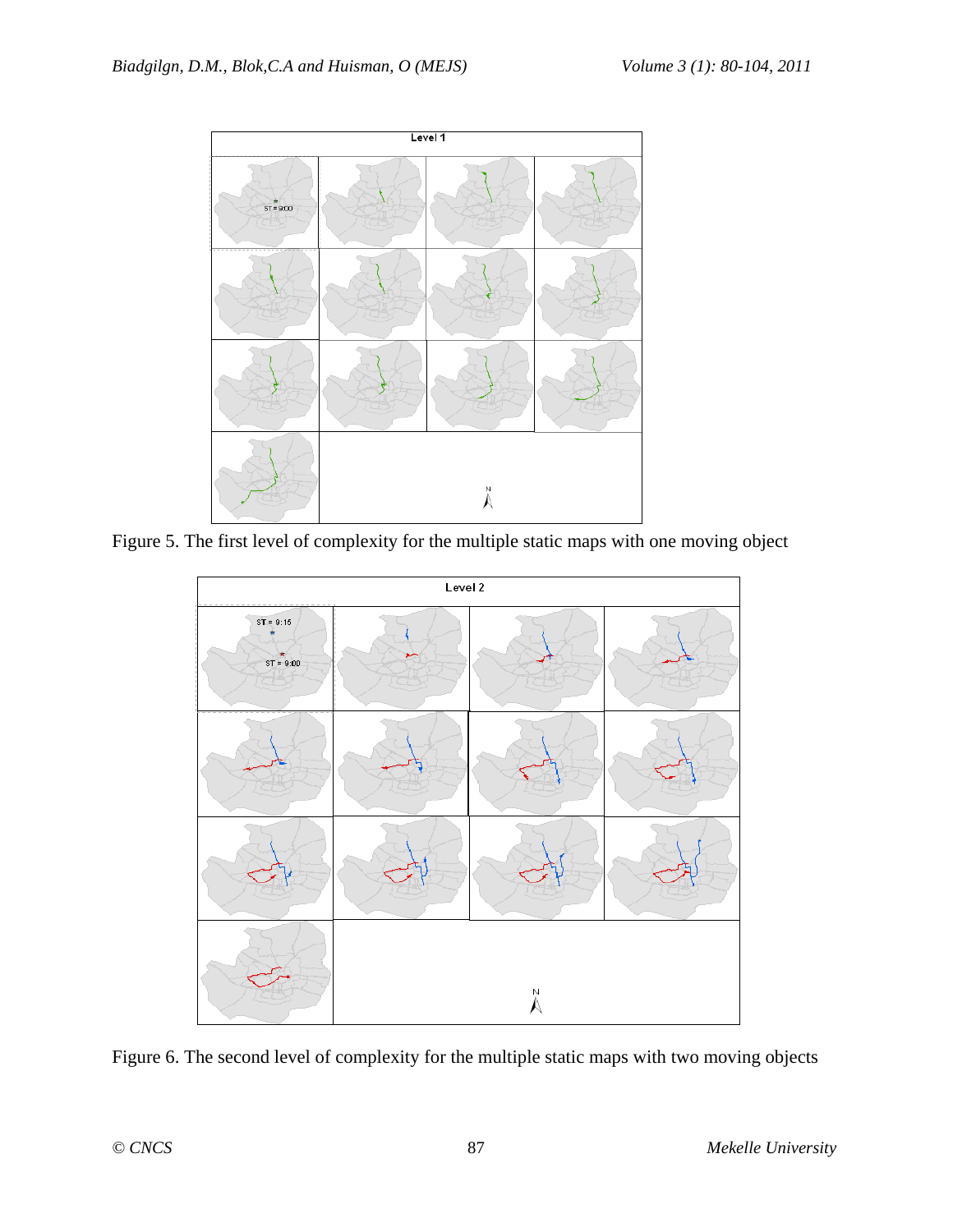

Figure 7. The third level of complexity for the multiple static maps with four moving objects

# *2.4.3 Animation*

Like the single static and the multiple static maps, the animation is designed at three levels of complexity (see Figures 8 A, B and C). The figures below show the display at the end of each animation. The animations have both the moving point and moving lines together. The lines show the path of the movement throughout the whole display. The point symbol for location used here is "dot" instead of an arrow. The minimum interaction environment is given (stop, pause, and rewind).



Figure 8. (A) The first level of complexity of the animation with one moving object; (B) the second level of complexity of the animation with two moving objects; and (C) the third level of complexity of the animation with four moving objects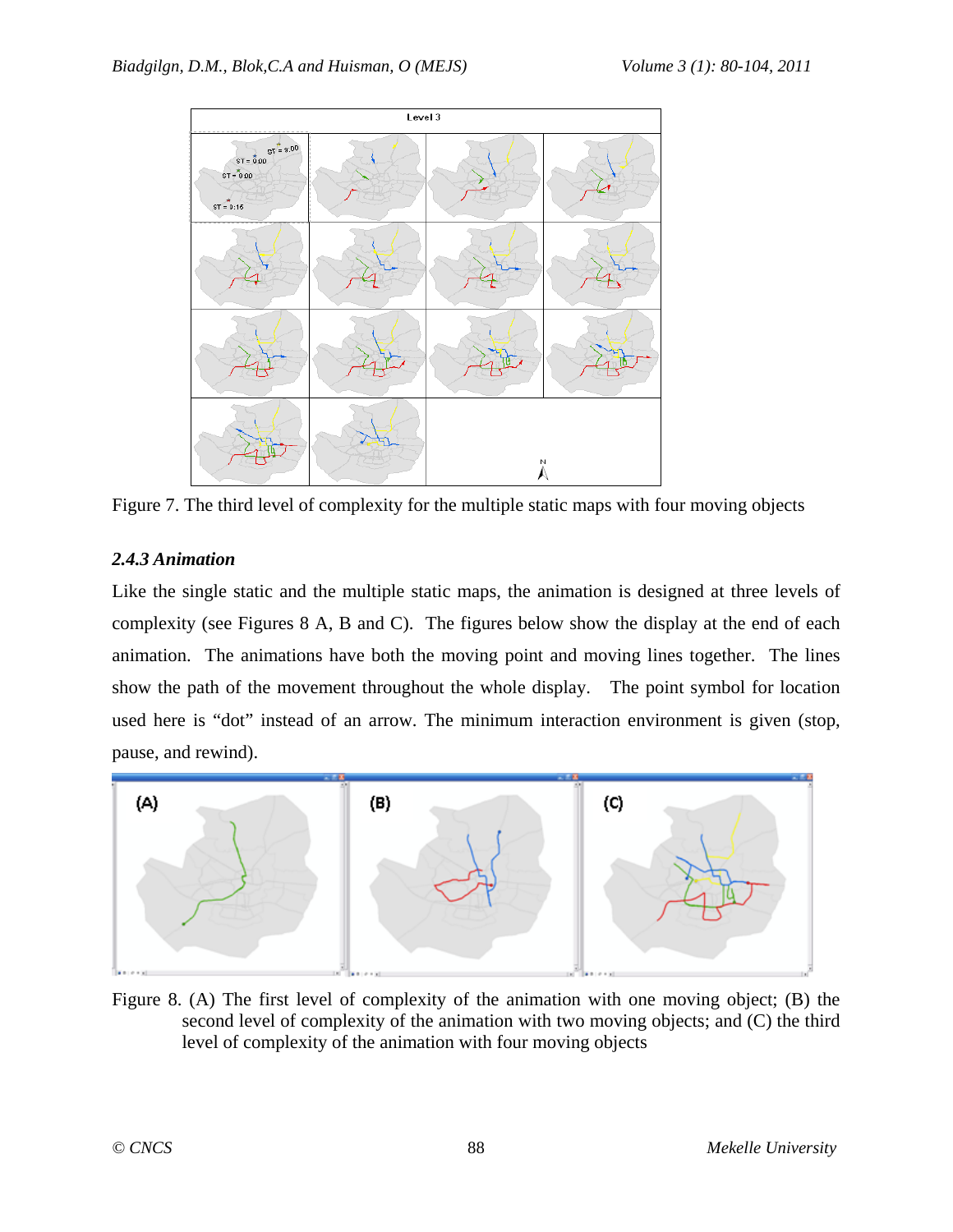## *2.4.4 The Space-time Cube*

Like all other representations, the space-time cube is designed in three levels of complexity (see Figures 9, 10 and 11). The background color of the space time cube is kept grey in order to have contrast with the objects (especially the main paths that move upward with time). The spatial coverage of the base map is shown on the  $(X, Y)$  axis while the time attribute is represented by the vertical axis (T). To clearly depict the path of movement, the foot print is displayed on the map. It shows the trajectory in space. Time is represented by the upward movement of the path from the start. Vertical lines that divide the space of the cube and horizontal lines across at every 15 minutes intervals are displayed as reference to locate objects in space and time.



Figure 9. The first level of complexity for the space-time cube with one moving object.



Figure 10. The second level of complexity for the space-time cube with two moving objects.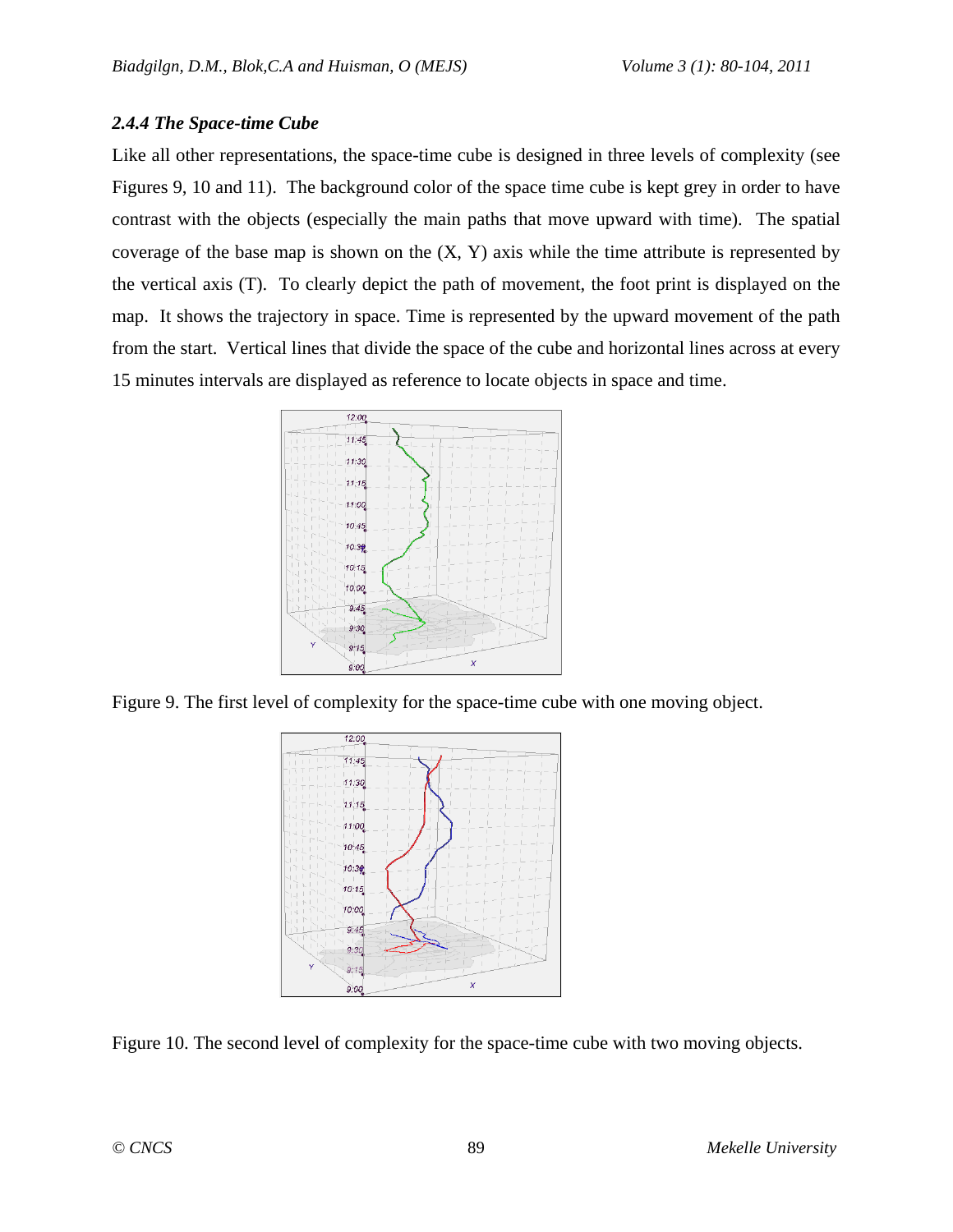

Figure 11. The third level of complexity for the space-time cube with four moving objects.

# **2.5 Implementation of the Design**

The point data are developed in such ways that have the movement characteristics of walking people (stops, returns, speed change, and path). A series of segments is needed for the moving objects in the animation to show the development of the paths over time. This is done to enrich animation in visualizing the movement characteristics. The series of segments are created directly from the digitized point features. Points and segments are used for building both the static maps and the animation. For the paths of the single static maps, other line data are developed.

The time attribute is important since movement is a spatiotemporal phenomenon. A time attribute is added to both the point and the segment data. The time attribute of the line shape file is needed for the animation only. For the space-time cube the point data are used.

# **2.6 . Measures of Evaluation**

In this research, the power of single static maps, multiple static maps, animation, and the spacetime cube in terms of representing some movement characteristics of walking people is tested against the three International Organization for Standardization (ISO) usability measures– efficiency, effectiveness and satisfaction.

In the context of conceptualizing and understanding the movement characteristics of the walking people represented in this research, the following questions can be asked to give context definitions for the measures of usability.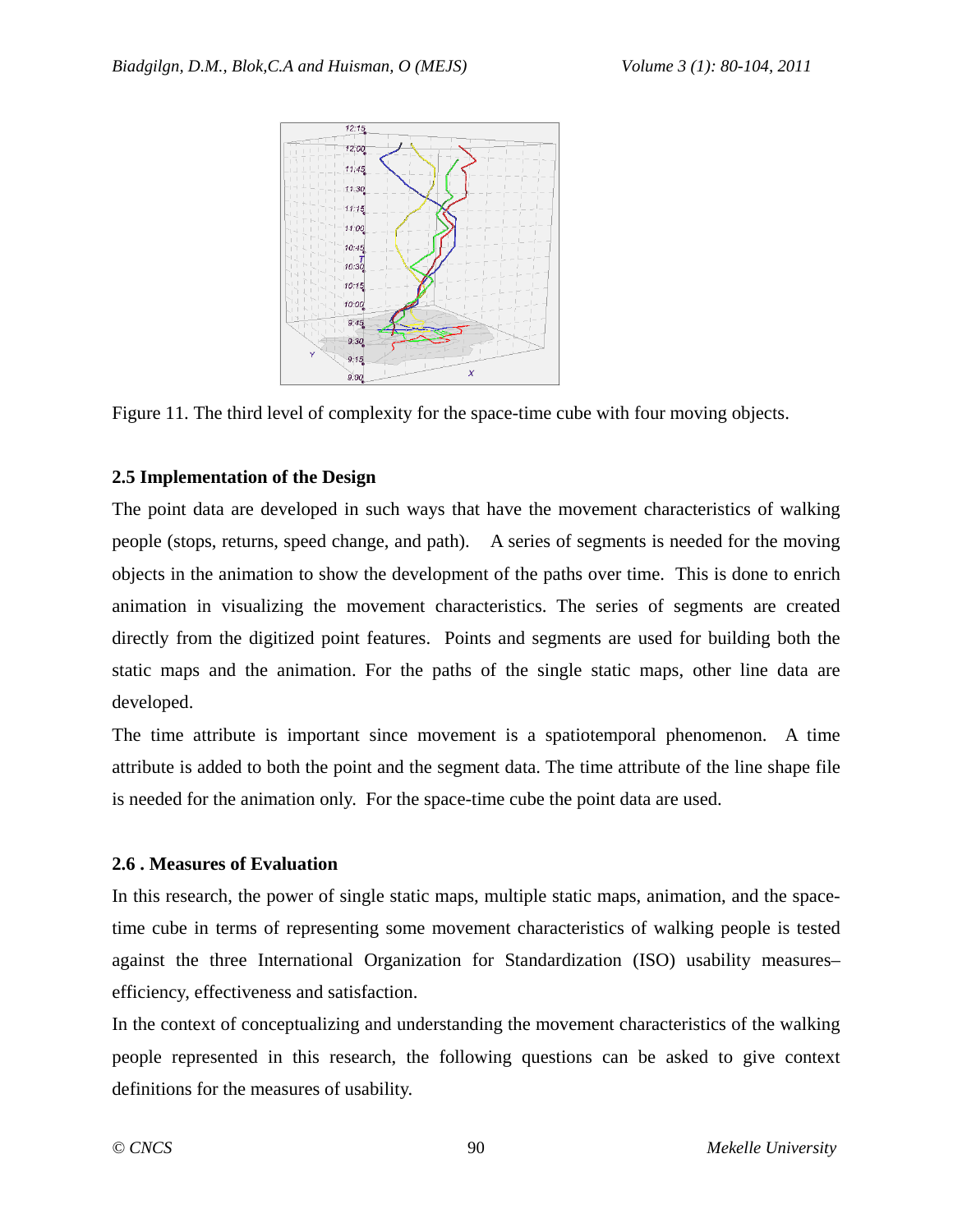- Do the representation methods clearly depict the aspects of the moving objects represented?
- Can the users clearly and easily conceptualize the aspects of the moving objects represented?
- Does it take the users' reasonable effort and time to conceptualize these aspects?
- Do the users feel comfortable with the representation methods used to visualize the selected aspects?

In this research, the first and second questions help to define effectiveness; the third question defines efficiency; and the fourth defines satisfaction. They are defined below.

- Effectiveness: whether or not the representation enables to execute the tasks correctly.
- Efficiency: Whether or not the representation enables to execute the tasks easily (with minimum effort) and quickly (with minimum time).
- Satisfaction: How acceptable is the representation in terms of representing moving objects (walking people).

# **2.7 Empirical Testing**

# *2.7.1 Test Methods*

Assessing the effectiveness and efficiency or investigating the satisfaction of the users with the representation methods is realized by selection of appropriate usability test methods. Some commonly used methods are questionnaires, interviews, focus group discussion and the think aloud method.

In this research, the questionnaire method (with users performing tasks) has been used. It is appropriate basically because it enables us to gather both objective data (correctness of answers) and subjective data that provide information about the three commonly used measures of usability (efficiency, effectiveness and satisfaction).

# *2.7.2 Materials and Environment*

In the process of data entry, organization and analysis of two materials were made ready: the representations (in a computer) and the questionnaire document (in hard copy). The four representations (single static map, multiple static maps, animation, and the space-time cube) were stored in different folders in all the computers in the cluster that was used to conduct the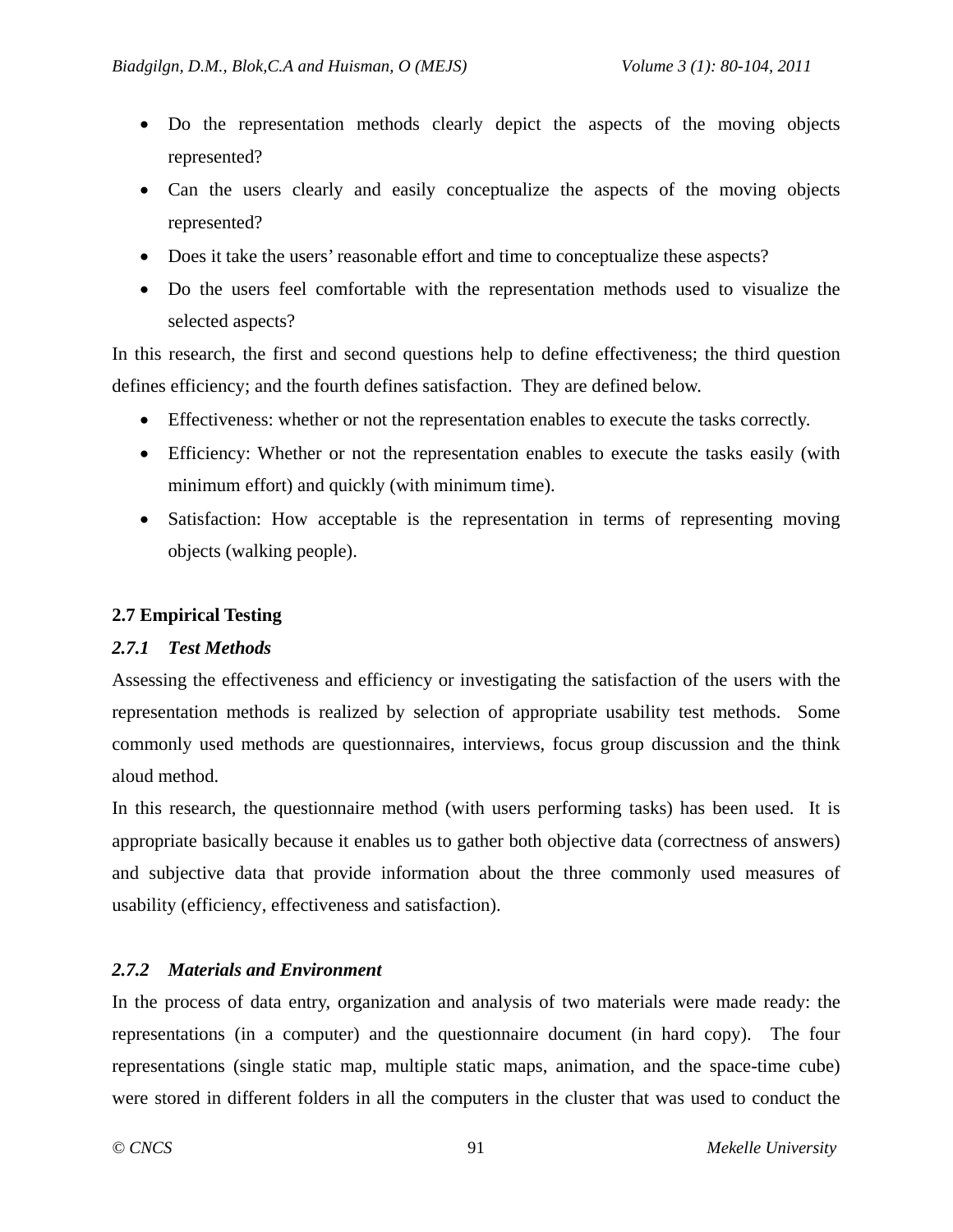evaluation session. Each folder contained the representations at three levels of complexity. The users opened the visualization required for the tasks section of the questionnaire. The real Space-Time Cube couldn't be used because it might create problems if users unintentionally use unnecessary function in the software. Failure in the functioning of the software may also happen and in this case it may need time to restart it. In this case, it might also need to work with the data to display the data in the space time cube again. Thus, it is prepared in a video version. This is done to give the participants the opportunity to see different views of the space-time cube to perform the tasks, to pause at a certain view and to continue to another view.

The questionnaire gives important notes first, like definitions of terms and the legend. Next, the tasks came, divided into three parts: part one included questions related to the conceptualization and understanding of the movement characteristics, part two holds questions related to the usability measures (effectiveness, efficiency, and satisfaction), and the third part questions about possible improvements of the visualizations. The experiment was conducted in one room with enough computers to work individually. In the session, discussion was not allowed. In case more explanation was needed, they raised their hand and ask the evaluator.

## *2.7.3 Piloting and Sample Selection*

A selection of users who would understand the visualizations was considered essential. For this research, the geoinformatics MSc students (graduating class) were selected. But before the evaluation session with the students, a pilot test was conducted with two participants. The participants in the pilot test were students in other programs in ITC. From the pilot, it is managed to understand that it is not easy for students with relatively little experience with different visualizations to understand the representations. Thus, geoinformatics MSc students were selected as appropriate test participants because they gained the required level of knowledge about the visualizations during their study. The number of test participants was sixteen. These participants were placed in four groups with the intention to encounter each group with the four visualization methods at different levels of complexity, but each group was answering questions about another aspect of movement for a particular visualization method. This was done to reduce learning effects from one visualization method to the other and to enable the assessment of the impact on different levels of complexity.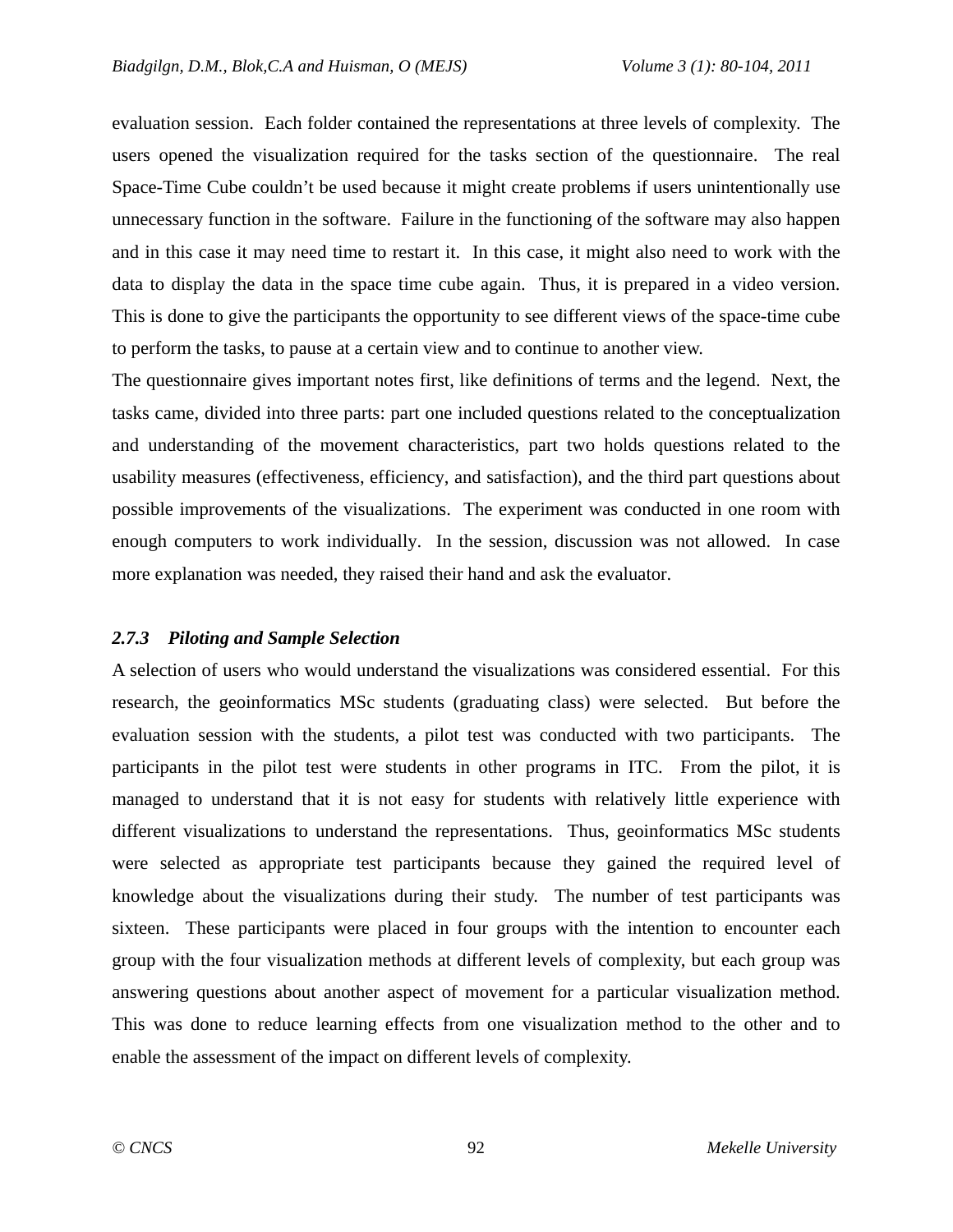# *2.7.4 Test Sessions*

The test session was held on 18 January 2008 at 10:40. It took 1:30 hours to finish the tasks. The visualizations were briefly introduced to inform and familiarize the participants. After explaining the objectives of the research and what aspects the participants are supposed to see, sample visualizations for a single static map, multiple static maps, and the space-time cube were shown by the experimenter. A sample animation was not prepared with the assumption that it is easy for the participants to understand it; thus, reduce the learning effect. After 15 minutes introduction, each user was provided with a questionnaire. Then completed questionnaires have been collected.

In the first part of the questionnaire, the participants were asked to answer questions about each aspect for a different visualization method, at various levels of complexity (see Table 1).

| Table 1. Number of respondents in each representation for each aspect at all levels of complexity. |
|----------------------------------------------------------------------------------------------------|
| The same respondents answered at each level of the respective method and aspect.                   |

| Aspects      | <b>Single</b> | <b>Multiples</b> | <b>Animation</b>    | STC                 | <b>Total</b> |  |
|--------------|---------------|------------------|---------------------|---------------------|--------------|--|
| <b>Stops</b> |               | $\bullet$ 4      | $\odot$ 4           | $\bullet$ 4         | 12           |  |
| Returns      | $\bullet 4$   | $\odot$ 4        | $\bullet$ 4         | $\Leftrightarrow$ 4 | 16           |  |
| Speed change | ♦4            | $\bigcirc 4$     | $\bullet 4$         | $\odot$ 4           | 16           |  |
| Path         | $\odot$ 4     | $\bullet$ 4      | $\Leftrightarrow$ 4 | $\bullet 4$         | 16           |  |
| Total        | 12            | 16               | 16                  | 16                  |              |  |

*Note:*  $\bullet$  -Group 1;  $\odot$  -Group 2;  $\bullet$  -Group 3;  $\otimes$  -Group 4

The data collected were analyzed based on the percentage of respondents who gave correct answers given in the questionnaires (about the movement characteristics depicted in the representations). For the aspects which have two questions, the average percentage is taken.

In part two of the tasks in the questionnaire, users were asked to rate the effectiveness, efficiency, and satisfaction of the visualizations for the different aspects as low, moderate, and high. The participants also rated the visualizations at different levels of complexity. Since the purpose of this research is to find which method is *most suitable* for which aspect and at what level, only *high ratings* given by the users are used to determine the suitability. Low scores would probably mean low levels of acceptance by the users, which should be avoided in applications of the visualizations.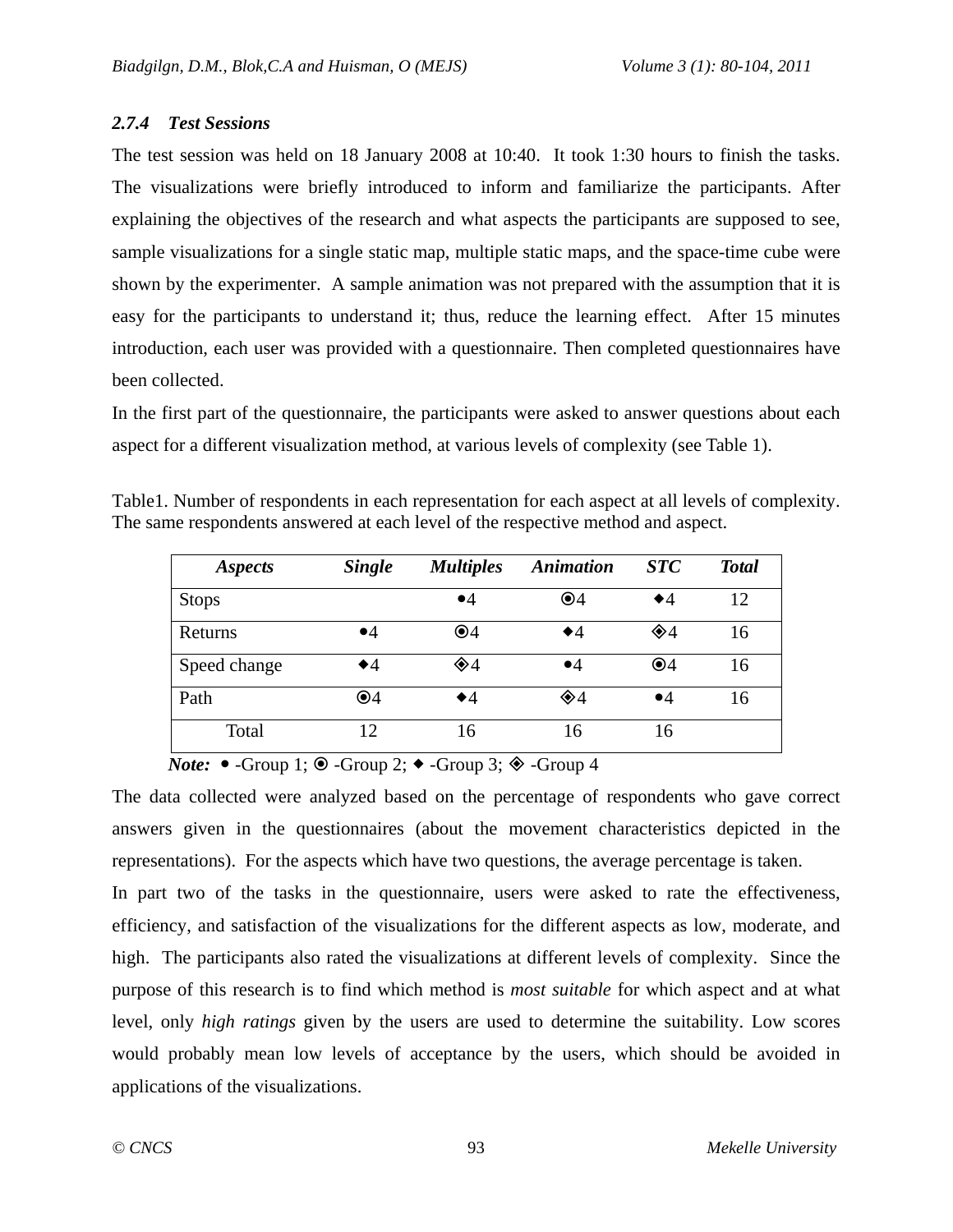## **3. RESULTS AND DISCUSSION**

#### **3.1 Results**

## *3.1.1 Conceptualizing Aspects of Moving Objects: Correctness of Answers*

The correctness of answers in each representation for each aspect at different level of complexity is analyzed in this part (Fig.12). The result shows that for *stops* the users answered most correctly in the space-time cube at Level 1, in multiple static maps at Level 2, and in animation at Level 3. For *return*s, correctness is the highest in single static map at Levels 1 and 2 and in animation at Level 3. For *speed change* the highest is in animation at Levels 1 and 3, and in animation and the single static map at Level 2 (their difference is less than 5%).



Figure 12. Correct answers (in %) for each aspect at different levels of complexity of the visualizations

In depicting *path,* users answered most correctly in the space-time cube at Level 2 and in animation at Level 3. Extracting information about *speed change* seems the most challenging task. Single static and multiple static maps have zero percent at Level 1, while the space-time cube (STC) has zero percent at all levels of complexity. The space-time cube has also zero value for *returns* at Level 1.

#### *3.1.2. Impact of Level of Complexity and overall Result*

With respect to the impact of the level of complexity in the visualization, there is no uniform trend in the results (Figure 12). In some cases, the correctness is very low at Level 1 and high at a higher level; in other cases, it is the other way round. However, in some representations and for some aspects, there is an indication that the complexity influences the visualization. For example, it has influences in single static map in visualizing *returns*; and in the space-time cube in visualizing *stops* and *path*.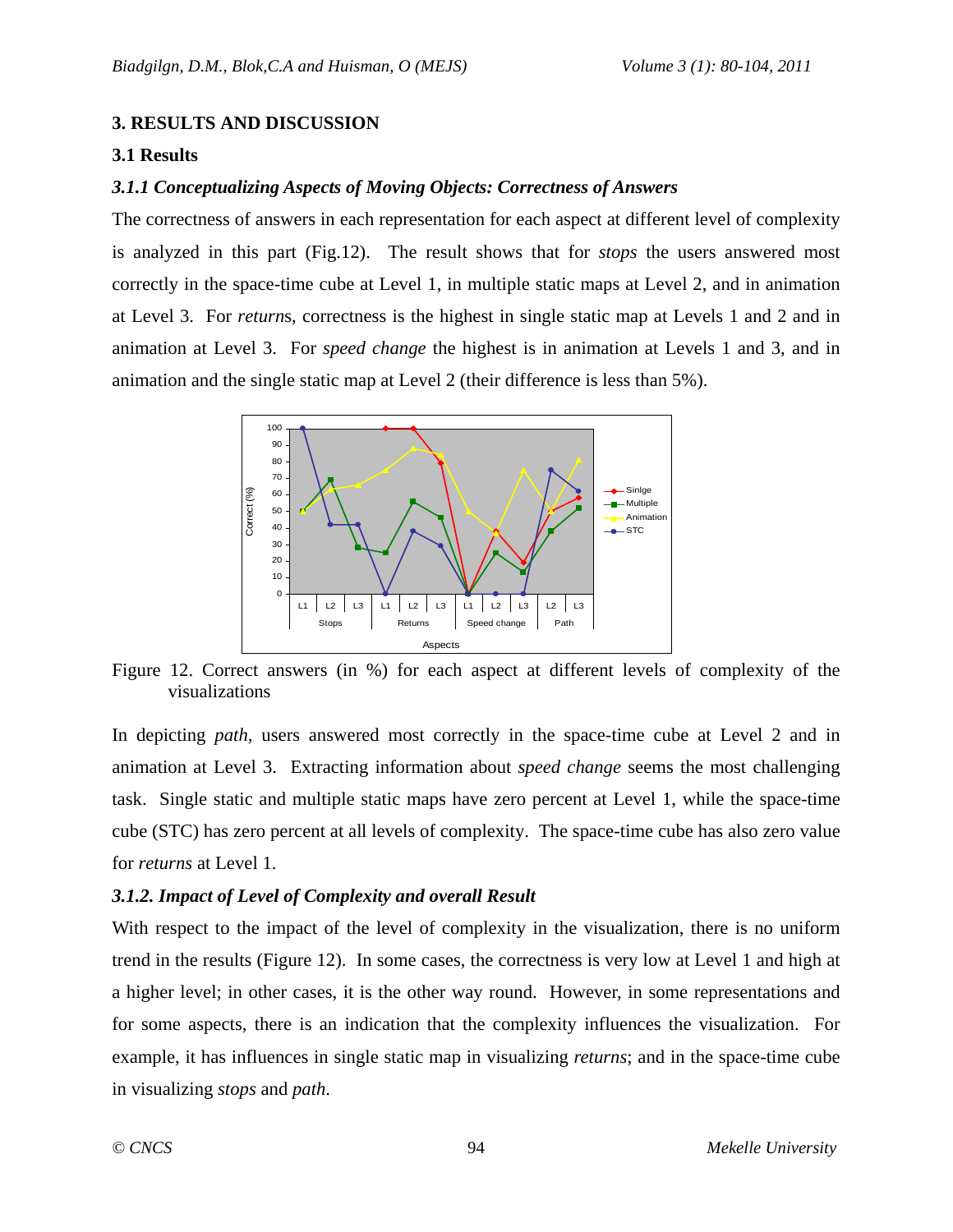The average of each level (Fig. 13) for each aspect, describes that for *returns* users answer most correctly with single static maps. Both animation and the space-time cube score best (having almost equal values, difference less than five percent) for *stops*, and *path.* Related to *speed change*, the participants answered most correctly using animation. Generally, the results in this part indicate that more than 50 percent of the respondents answered correctly using the animation for all aspects, while in the other representations it varies significantly from one aspect to another.



Figure 13. Correctness of answers in each representation for each aspect at all levels

# *3.1.3 Usability Measures*

# *3.1.3.1. Effectiveness*

The percentage of participants who gave "high" scores for the effectiveness is shown in figure 14. Animation scores the highest at Levels 1 and 3 for *stops*, at Level 2 for *returns*, and at Levels 1 and 2 for *speed change*. For the rest, it shares high scores with the other methods. The space-time cube has no high values in most of the aspects. The general result (the average of all levels in each aspect) shows that animation has got the highest effectiveness for all aspects.



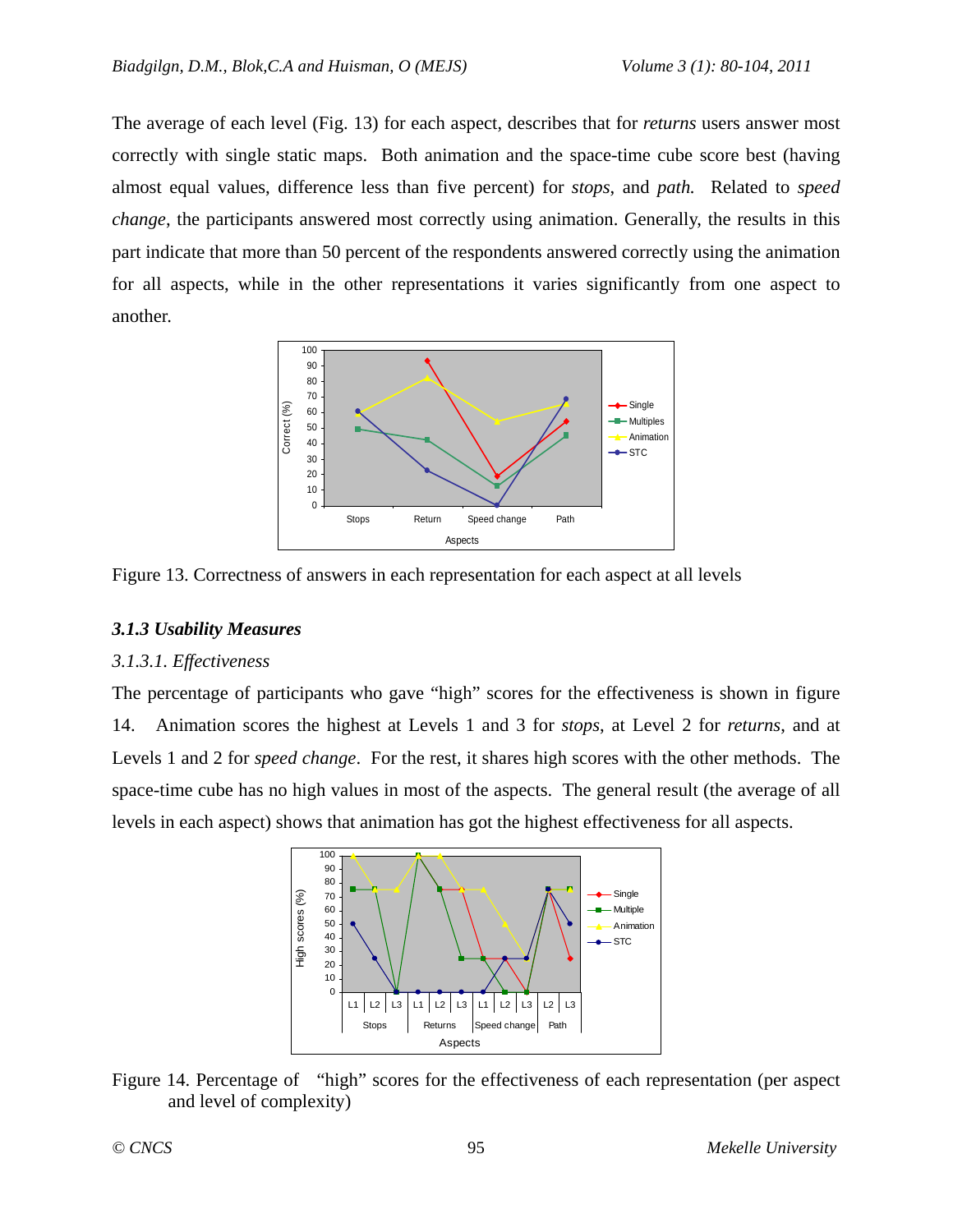# *3.1.3.2. Efficiency*

The percentage of high scores for the efficiency of the representations is shown in figure 15. The scores of animation are highest at all levels for *stops*, at Levels 2 and 3 for *returns*, at Level 1 for *speed change*, and at Level 3 for *path*. It has equal efficiency scores with multiple static maps at Level 1 for *returns*, and with all the methods at Level 2 for *path*. It has no high scores for efficiency at Levels 2 and 3 for *speed change*. The space-time cube and single static maps lack more high scores than the other methods. Generally (taking the average of all levels in each aspect), animation is the most efficient method, especially for *stops*, *returns*, and *path*.



Figure 15. Percentage of "high" scores for the efficiency of each representation (per aspect and level of complexity).

# *3.1.3.3. Satisfaction*

The percentage of high scores for satisfaction and the visualizations given to the users is illustrated in figure 16. Animation has highest scores at Levels 1 and 3 for *stops*, at all the levels for *returns* and at Level 1 for *speed change*, while it has no high scores at Levels 2 and 3 for *speed change*. The other methods lack more high scores for different aspects. Thus, animation gives greatest satisfaction to users (taking the average of all levels in each aspect), especially for *stops* and *returns*.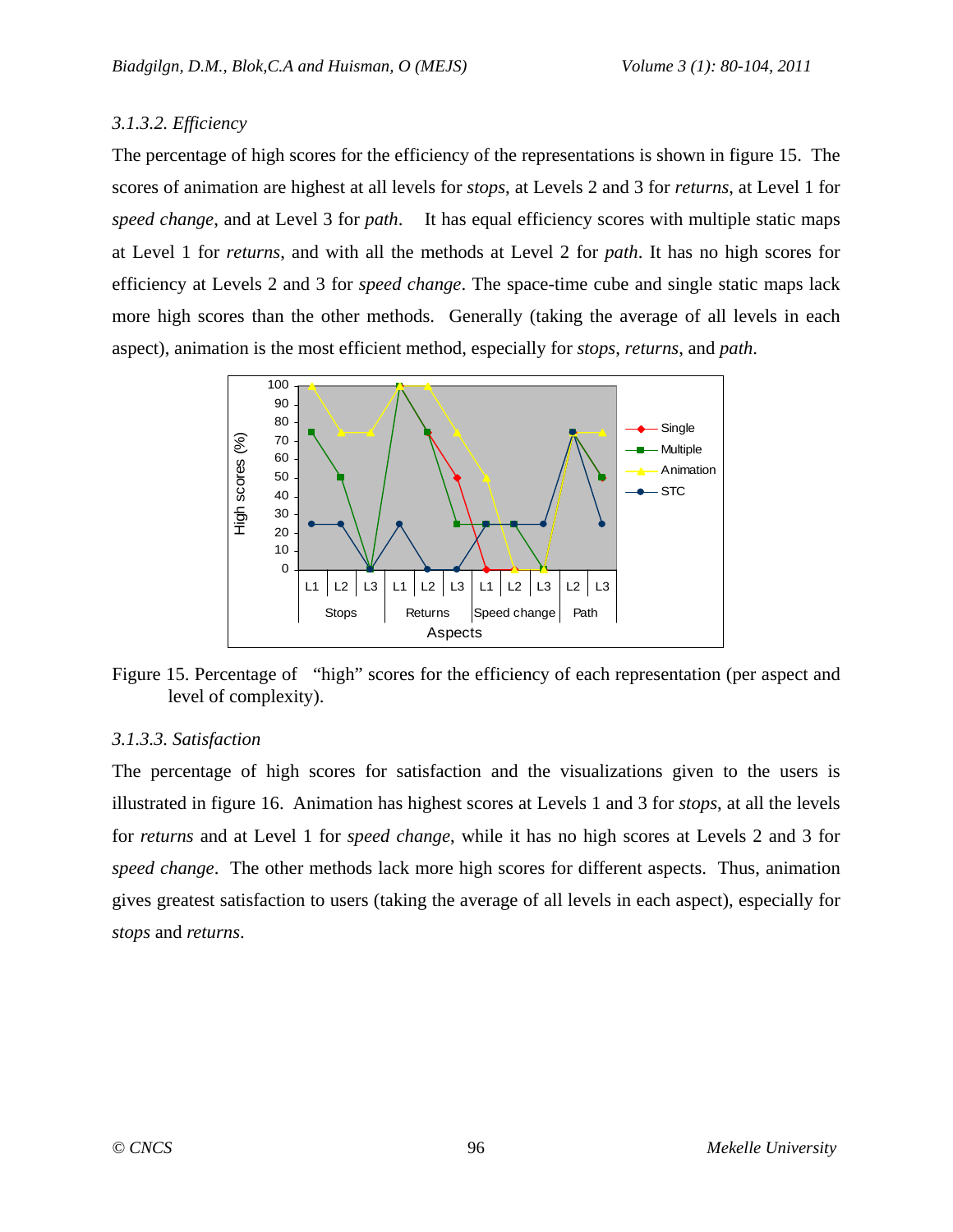

Figure 16. Percentage of "high" scores for the satisfaction of each representation (per aspect and level of complexity).

#### *3.1.4. Impact of Level of Complexity on the Usability of the Visualizations and overall Result*

The overall usability of the representations varies with the level of complexity (Fig. 17). In each representation, the percentage of the high scores is large at Level 1 and descends towards Level 3. However, the situation for the space-time cube for *speed change* is an exception; here it ascends from Level 1 to Level 2. This might be because users have learned from the lower level and in effect got a better impression in higher level to perceive and understand speed change in the space-time cube.

The results at each level of complexity show that animation is the most usable at all levels of complexity for visualizing *stops and returns*, at Level 3 for path, and at Level 1 for *speed change*. The space-time cube is the most usable for speed change at Levels 2 and 3 and for path at Level 2.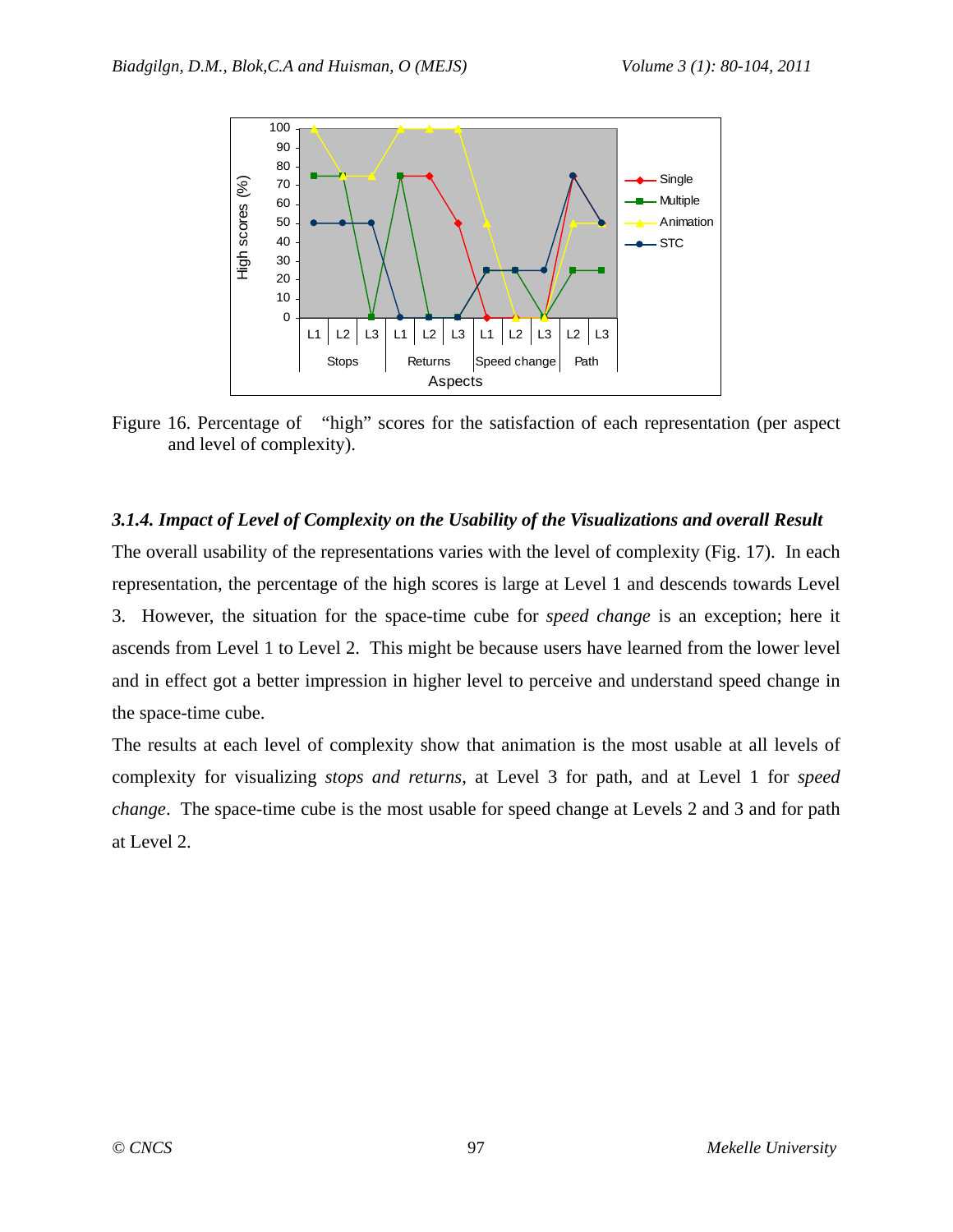

Figure 17. The impact of the level of complexity in the visualization for each aspect

The overall result (the average of high ratings of all levels for the usability measures: effectiveness, efficiency and satisfaction-regardless of the level of complexity) (Fig. 18) describes that animation is the most usable method for all aspects. Another important depiction is that the usability of the space-time cube is very low for visualizing *returns* as compared to the other methods.



Figure 18. Overall usability taking the average of high scores of all levels in all usability measures (effectiveness, efficiency, and satisfaction)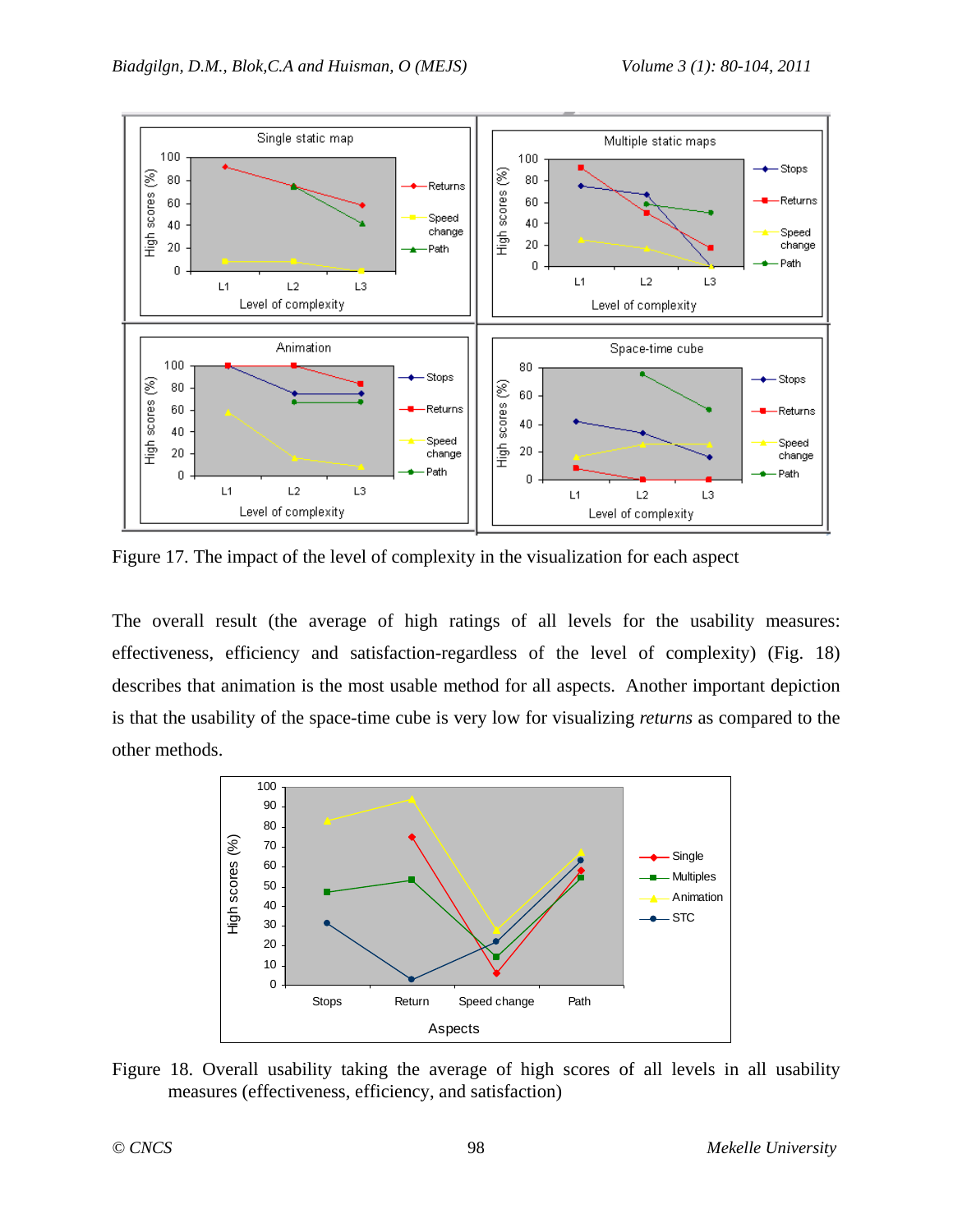# *3.1.5. Adjusted Framework*

From the literature, knowledge and common sense, a framework (predicted) as to the suitability of the visualizations for showing *returns*, *stops*, *speed change*, and *path* at three levels of complexity (Table 2) was developed. An adjusted framework is developed after test and analysis. For the purpose of adjusting the framework (Table 3), both the correctness and usability measures are considered. The percentages in correctness and usability at each level are added and their average percentage is taken. The resulting percentages are translated into three classes as shown below:

- $0 50 = \text{low}$
- $\bullet$  50- $\lt 75$  = moderate
- $75-100 = high$

According to the adjusted framework, animation has high suitability for *stops* at Level 1, and at all levels for *returns*. For the visualization of *path,* the space-time cube has high suitability at Level 1. Space -time cube is the most suitable in depicting *path* may be because the main paths are accompanied by the footprints. Overall, the framework shows that animation is the most suitable method.

Table 2. Predicted suitability of the representations at three levels of complexity: from low (Level 1) to high (Level 3). The predicted suitability is represented by tints from light (low) to dark (high). Stops are not tested for single static maps. Since the questions related to path needed more than two objects, Level 1 is skipped.

|                | <b>Stops</b>        |           |                | Returns |             |                | Speed<br>change |    |                | Path |                |
|----------------|---------------------|-----------|----------------|---------|-------------|----------------|-----------------|----|----------------|------|----------------|
|                | <b>Complexities</b> |           |                |         |             |                |                 |    |                |      |                |
| <b>Methods</b> | L1                  | L2        | L <sub>3</sub> | L1      | $2^{\circ}$ | L <sub>3</sub> |                 | L2 | L <sub>3</sub> | L2   | L <sub>3</sub> |
| Single         | <b>NA</b>           | <b>NA</b> | <b>NA</b>      |         |             |                |                 |    |                |      |                |
| Multiple       |                     |           |                |         |             |                |                 |    |                |      |                |
| Animation      |                     |           |                |         |             |                |                 |    |                |      |                |
| <b>STC</b>     |                     |           |                |         |             |                |                 |    |                |      |                |

Note: NA= Not Applicable; L1, L2, L3=levels of complexity.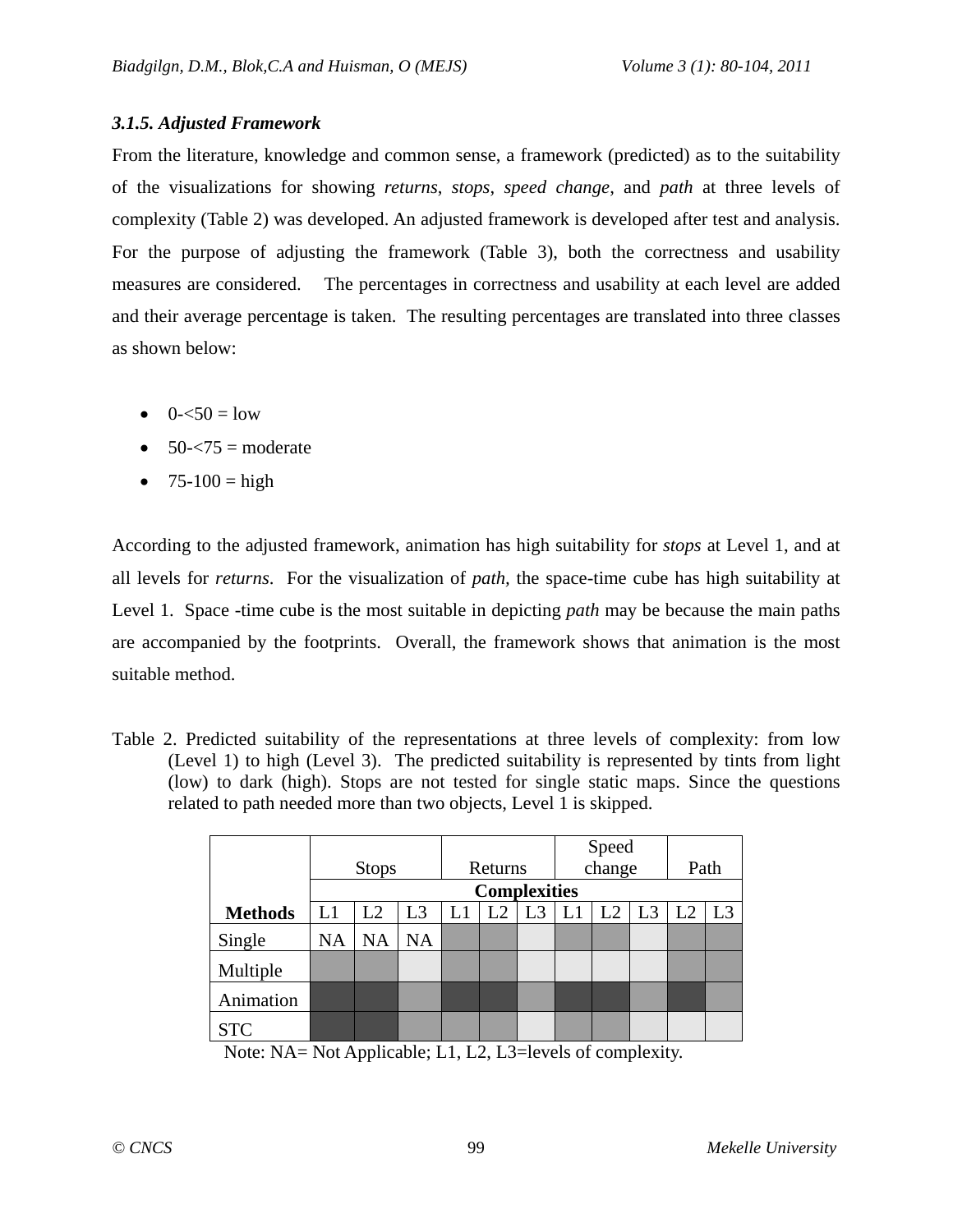|                | <b>Stops</b>        |           |           | Returns |    |                | Speed<br>change |    |                | Path |    |
|----------------|---------------------|-----------|-----------|---------|----|----------------|-----------------|----|----------------|------|----|
|                | <b>Complexities</b> |           |           |         |    |                |                 |    |                |      |    |
| <b>Methods</b> | L1                  | L2        | L3        | L1      | L2 | L <sub>3</sub> | L1              | L2 | L <sub>3</sub> | L2   | L3 |
| Single         | <b>NA</b>           | <b>NA</b> | <b>NA</b> |         |    |                |                 |    |                |      |    |
| Multiple       |                     |           |           |         |    |                |                 |    |                |      |    |
| Animation      |                     |           |           |         |    |                |                 |    |                |      |    |
| <b>STC</b>     |                     |           |           |         |    |                |                 |    |                |      |    |

Table 3. Adjusted framework from the results found out in 3.1.2.

Note: NA= Not Applicable; L1, L2, L3=levels of complexity.

## **3.2 DISCUSSION**

The results found (in part 3.1.1 about the conceptualization (correctness) and in 3.1.2 about the subjective usability) are different. In conceptualization, the level of complexity has no influence on the perception and understanding of users. Sometimes, the percentage of correctness increases with the level of complexity, other times it decreases. Increase may be because the users learn at the lower level and when they come to the next higher level, they perceive and understand things better. So there may be a learning effect even though the participants saw different trajectories at each level of a representation.

The subjective suitability results clearly show that the level of complexity matters, as expected. The level of complexity had an impact on the effectiveness and efficiency of the methods, and on the satisfaction of the users.

In the two results, however, given the difference, the general situation reflects that animation is the most suitable representation because it has got overall higher scores in both results (regardless of the levels of complexity and the aspects). An important thing in animation is that it has no high scores in efficiency and satisfaction for the visualization of speed change at Levels 2 and 3 (even in the correctness and effectiveness measures, its value for *speed change* is the lowest of all other aspects). This implies that perceiving change in speed in animation is difficult at high complexities.

For the purpose of adjusting the framework both the results in the correctness and the subjective usability are considered. Thus, according to the framework, animation is the most suitable representation, except that the space time cube is more suitable for showing *path* at Level 2. That animation is the most suitable may be because it shows real dynamics and that makes it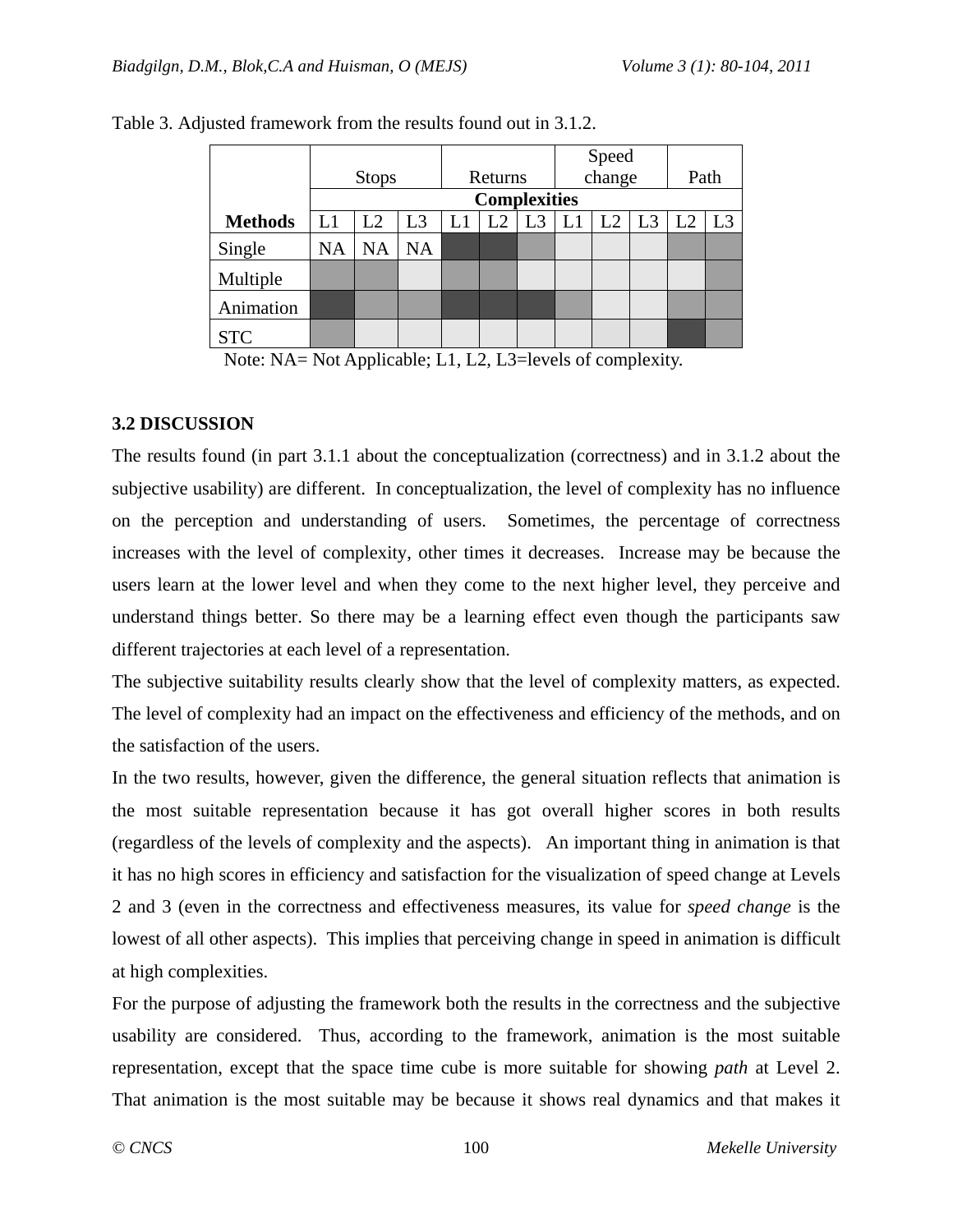easier for users to perceive and understand the aspects.

The predicted framework and the adjusted one have some similarities and differences. The two frameworks are similar for multiple static maps for all aspects except for *path* at Level 2. That is, the prediction almost fits the results found after assessment. There are bigger differences for the space-time cube than for the other representations. The suitability of the space-time cube is lower than expected. This might be because of two reasons: 1) the space-time cube requires higher expertise than the other representations. 2) The space-time cube perhaps needs the real interactive interface. If we see the most suitable representation (animation), the predicted and the resulting suitability are similar for visualizing *stops* at Levels 1 and 3, *returns* at Levels 1 and 2, and *path* at Level 3. In the rest, they show differences. Generally, the two frameworks show that animation is the most suitable representation.

## **4. CONCLUSION**

The main goal of this research was to find the optimal visualization for moving objects (for an application involving walking people). Moving objects exhibit various behaviors, among which their movement behavior was the concern of this research. This research was about investigating how users can understand and acquire geospatial knowledge about moving people from cartographic representations (static maps, animation, and the space-time cube). In the course of investigating the optimal representation, there is the issue of comparability. Many researches make comparisons of these representations to find which one is more effective for a particular use. Some contend that comparability should be taken into account so as to come to the deduction that one is more effective than the other.

In this research, comparability has not been an important issue. Finding the optimal representation is made without the demand that all the representations should be exactly the same in design. Except for the stops in single static maps, however, the information that could be extracted is comparable in each map type, while leaving the potential power of each representation unaffected. A minimum interactive environment is given to animation and the video version of the space-time cube to enable the users to stop, pause, and rewind. So, when trying to find the optimal representation (for example, for moving objects), the possible potential of the representations is maintained. In effect, in this research, every possibility to exploit the potential of the representations is undertaken. For example, animation is accompanied by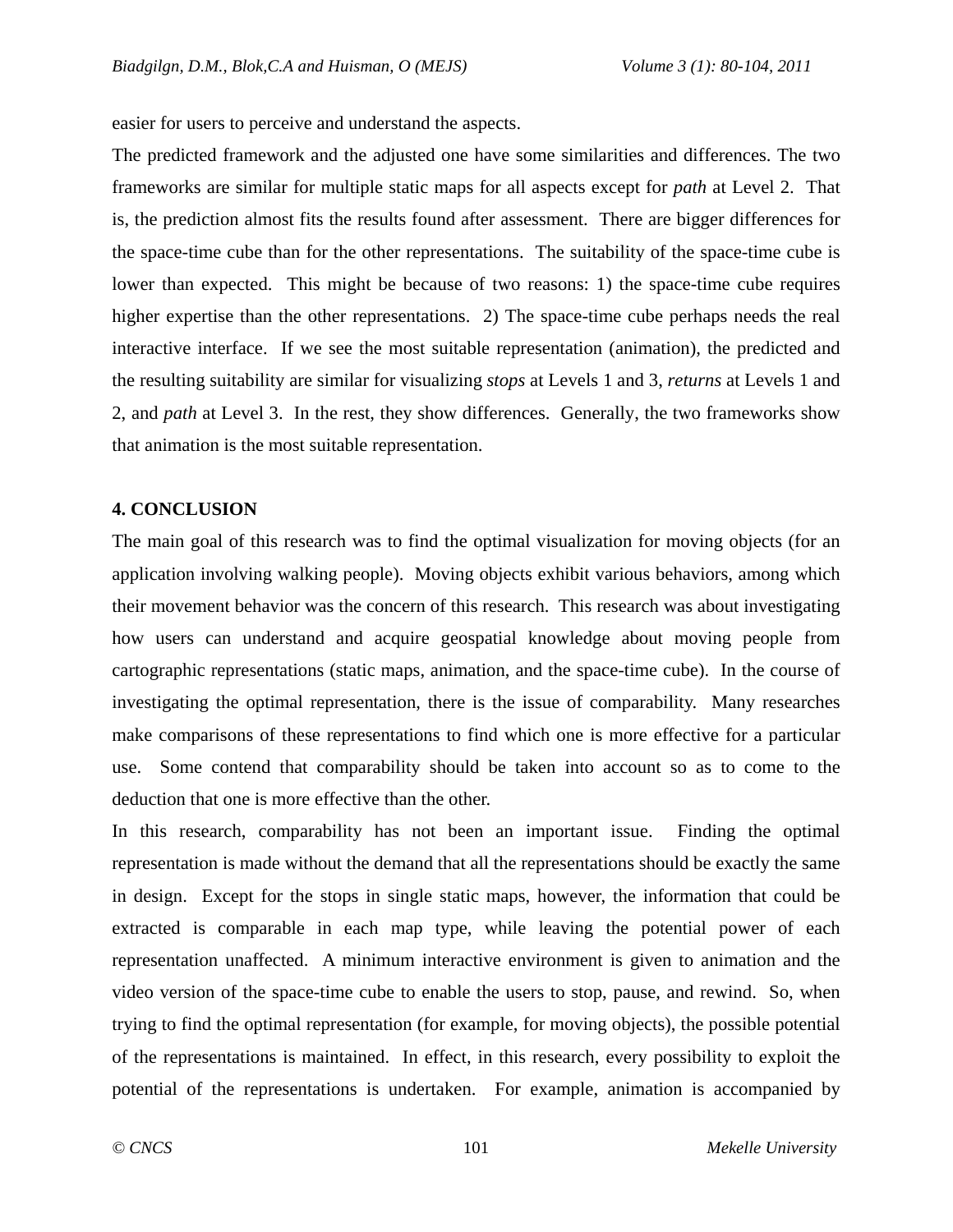growing path and the space-time cube is prepared with foot prints, grids for space and time indication, and it is also provided to users as a video to enable the users to see different views. Thus, whether these representations are comparable with the static maps is not of prime importance.

After making the assessments in this research, overall, it is found out that animation is the optimal representation for most aspects (stops, returns and speed change) of moving objects (for walking people application). It has been easier for users of animation to conceive and understand the movement characteristics (stops, returns, speed change, and path) than other representations. It might be because dynamics can more easily and lively be seen in animation than in the other representations. That is, the real dynamics of the objects can be seen (represented) in animation. The result of this research can also be used for other applications, such as the visualization of moving cars for visualizing traffic situations, visualizing clouds for meteorological application, visualizing migration of birds (without considering altitude), and hurricanes to visualize their movement (in which speed, direction change, etc can be seen.

#### **5. REFERENCES**

- Andrienko, N & Andrienko. 2007. Designing visual analytics methods for massive collections of movement data. *Cartographica*: the international journal for geographic information and geovisualization, **42(2)**: 117-138.
- Blok, C. A. 2005. Dynamic visualization variables in animation to support monitoring of spatial phenomena. Nederlandse Geografische Studies, Netherlands Geographical Studies; 328. Utrecht, Enschede, Universiteit Utrecht, ITC**:** 188.
- de By, R.A., Georgiadou, P.Y., Knippers, R.A., Kraak, M.J., Sun, Y., Weir, M.J.C & van Westen, C.J. 2004. Principles of geographic information systems: an introductory textbook. Enschede, ITC, 2004. ITC Educational Textbook Series 1, ISBN: 90-6164-226-4, 226 pp.
- Dorling, D & Openshaw, S. 1994. Using computer animation to visualize space time patterns. *Environment and Planning B. Planning and Design,* **19(2)**: 639-650.
- Fabrikant, S. I. 2005. Towards an understanding of geo-visualization with dynamic displays: issues and prospects. Proceedings, American Association for Artificial Intelligence (AAAI) 2005 Springer Symposium Series: Reasoning with Mental and External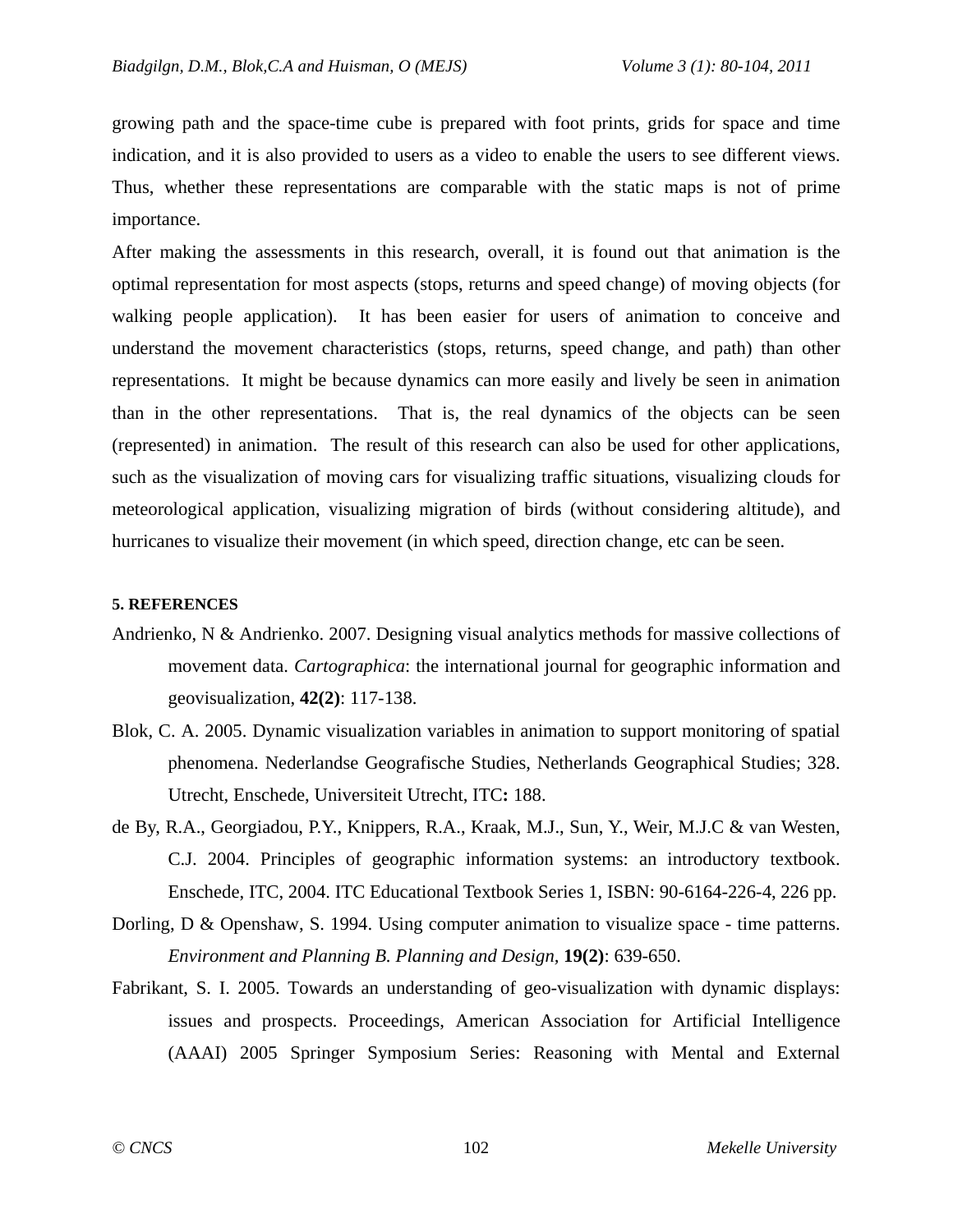Diagrams: Computational Modelling and Spatial Assistance, Stanford University, Stanford, CA, March 21-23, 2005: 6-11.

- Fabrikant, S. I & Goldsberry, K. 2005. Thematic relevance and perceptual salience of dynamic geo-visualization displays. Proceedings, 22nd ICA/ACI International Cartographic Conference, A Coruna, Spain, Jul. 9-16, 2005.
- Karl, D. 1992. Cartographic animation : potential and research issues. In: Cartographic Perspectives, 13(1992)fall, pp. 3-9.
- Kim*,* S*.,* Yoon*,* M*.,* Whang, S*.* M.*,* Tversky, B & Morrison, J. B. 2007*.* The effect of animation on comprehension and interest. *Journal of Computer Assisted Learning*, **23(3)**: 260-270.
- Kraak, M. J. 1999. Cartography and the use of animation. In: Multimedia in cartography / W. Cartwright, M. Peterson and G. Gartner: 1999. pp. 173-180.
- Kraak, M. J. 2003. Space time cube revisited from a geovisualization perspective. In: ICC 2003 : Proceedings of the 21st international cartographic conference : cartographic renaissance, 10-16 August 2003, Durban, South Africa. International Cartographic Association (ICA): 2003. pp. 1988-1996.
- Kraak, M. J & Koussoulakou, A. 2004. Visualization environment for the space time cube. In: SDH 2004 : Proceedings of the 11th international symposium on spatial data handling : advances in spatial data handling II. : 23-25 August 2004, University of Leichester. / ed. by P.F. Fisher. - Berlin etc.: Springer, 2004. pp. 189-200.
- Kraak, M. J & Ormeling, F.J. 2003. Cartography: visualization of geospatial data. Harlow, Addison Wesley Longman.
- Kristensson, P.O., Ack, N.D., Anundi, D., Ornstad, M.B., Gillberg, H., Haraldsson, J., M artensson, I., Nordvall, M & Jose  $nSt$  ahl. 2007. The trade-offs with space time cube representation of spatiotemporal patterns, Department of Computer and Information Science, Linkoping University, Sweden, November 2, 2007.
- Krueger, R. A & Casey, M.A. 2000. Focus groups: a practical guide for applied research. Sage Publications, Inc.
- Kumar, R. 2005. Research methodology : a step by step guide for beginners. Sage, London.
- Maratnia, N & de By, R.A. 2004. Spatiotemporal compression techniques for moving point objects. In: Advances in database technology - EDBT 2004: proceedings of the  $9<sup>th</sup>$ international conference on extending database technology, Heraklion, Crete, Greece,